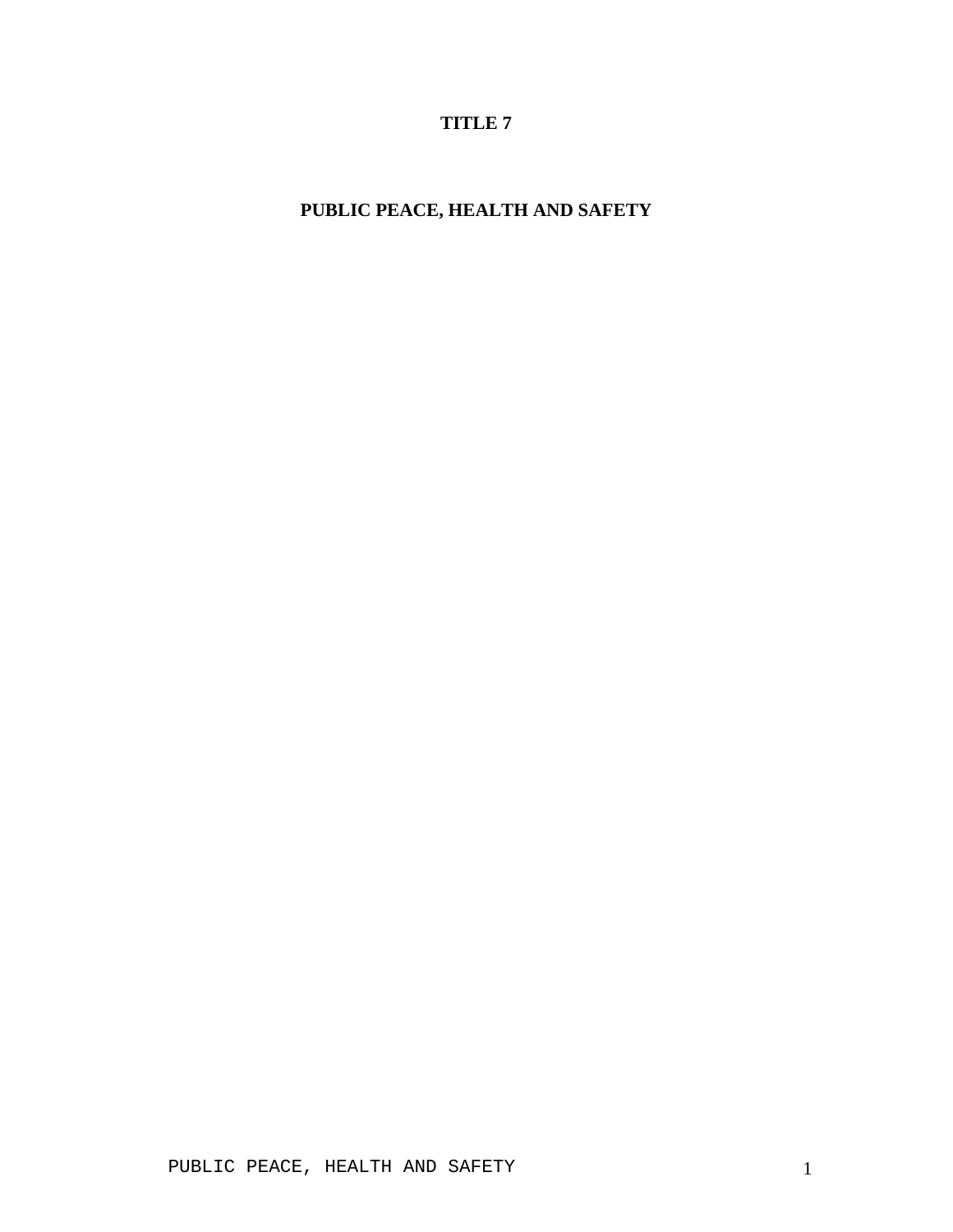# **Title 7**

# **PUBLIC PEACE, HEALTH AND SAFETY**

# **Chapters:**

| 7.07 | Litter                                                     |
|------|------------------------------------------------------------|
| 7.08 | <b>Garbage and Waste Materials</b>                         |
| 7.09 | <b>Regulating Trash Dumpsters in Residential Districts</b> |
| 7.10 | Dangerous, Trees, Walls, Poles                             |
| 7.12 | <b>Weed Abatement</b>                                      |
| 7.16 | <b>Unreasonable Noise</b>                                  |
| 7.18 | <b>Open Holes</b>                                          |
| 7.20 | <b>Burning on Public Rights-of-way</b>                     |
| 7.22 | <b>Open Burning on Private Residential Property</b>        |
| 7.23 | <b>Prohibiting Outdoor Wood and Other Fired Furnaces</b>   |
| 7.25 | <b>Banning Smoking in or around City Property</b>          |
| 7.27 | <b>Standing / Stagnant Water</b>                           |
| 7.30 | <b>Nuisances Created by Others</b>                         |
| 7.31 | <b>Inspection of Premises to Examine Nuisance</b>          |
| 7.32 | <b>Abatement of Nuisances</b>                              |
| 7.34 | <b>Ordinance Violations Bureau/Payment of Fines</b>        |
| 7.50 | <b>Curfew Hours for Minors</b>                             |
| 7.60 | <b>Firearms</b>                                            |
| 7.65 | <b>Fireworks</b>                                           |
| 7.92 | <b>Roller Skates and Coaster Wagons</b>                    |
| 7.95 | <b>Pike County Multi-Hazard Mitigation Plan</b>            |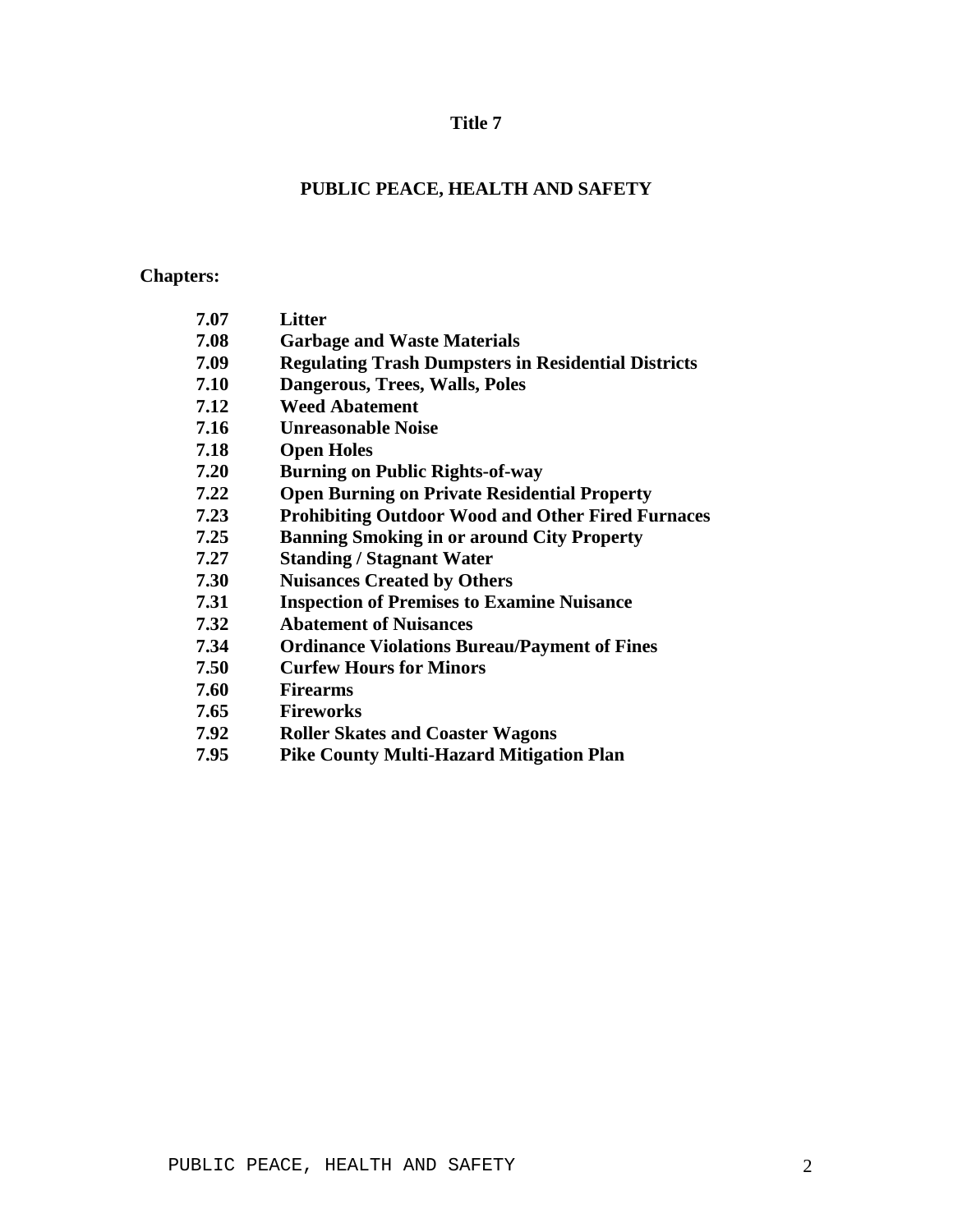# **LITTER**

**Sections:**

| 7.07.010 | <b>Definition</b>                     |
|----------|---------------------------------------|
| 7.07.020 | <b>Acts and Conditions Prohibited</b> |
| 7.07.030 | <b>Enforcement</b>                    |

**7.07.010 Definition.** Any man-made or man-used waste which includes, but is not limited to, garbage; trash; refuse; debris; grass clippings, or other lawn or garden waste; paper products; glass, metal, plastic or paper containers; motor vehicle parts; furniture and appliances; carcasses of dead animals; or any other waste material of an unsightly, unsanitary, nauseous, or offensive nature.

Parts, machinery, and supplies which are the personal property of, located on, and used in, a lawful business on the premises, are not considered litter under this Ordinance. (Ord. 1997-6, Chapter I, S1, Oct. 20, 1997)

## **7.07.020 Acts and Conditions Prohibited.**

- (1) The placing, causing or allowing to be thrown or disposed of, any litter along or on any public place, except in authorized litter receptacles, maintained on such public place or public property, including from a passenger or truck or other vehicle, which permits its load to fall from or be blown from, the vehicle.
- (2) The placing, causing or allowing to be thrown or disposed of, or the accumulation of, litter on private premises, such that the litter, or deterioration or decomposition therefrom, can be carried or deposited by the elements upon any public place or other private premises. This subsection shall into apply to parts, machinery, and supplies which are the personal property of, and are used in, a lawful business on the premises. (Ord. 1997-6, Chapter I, S2, Oct. 20, 1997)

**7.07.030 Enforcement.** Any person who creates or maintains any nuisance prohibited by Section 7.07.020, and who fails or refuses to abate such nuisance as required by the notice given under Chapter 7.32, shall be fined in the sum of \$50.00. Each day the nuisance continues after the date in the notice, shall be deemed a separate offense.

The City of Petersburg shall also have the power, instead of, or in addition to, the \$50.00 fine, to abate such a nuisance, under Indiana Code 36-1-6-4, by bringing a civil action to enjoin the violation. (Ord. 1997-6, Chapter I, S3, Oct. 20, 1997)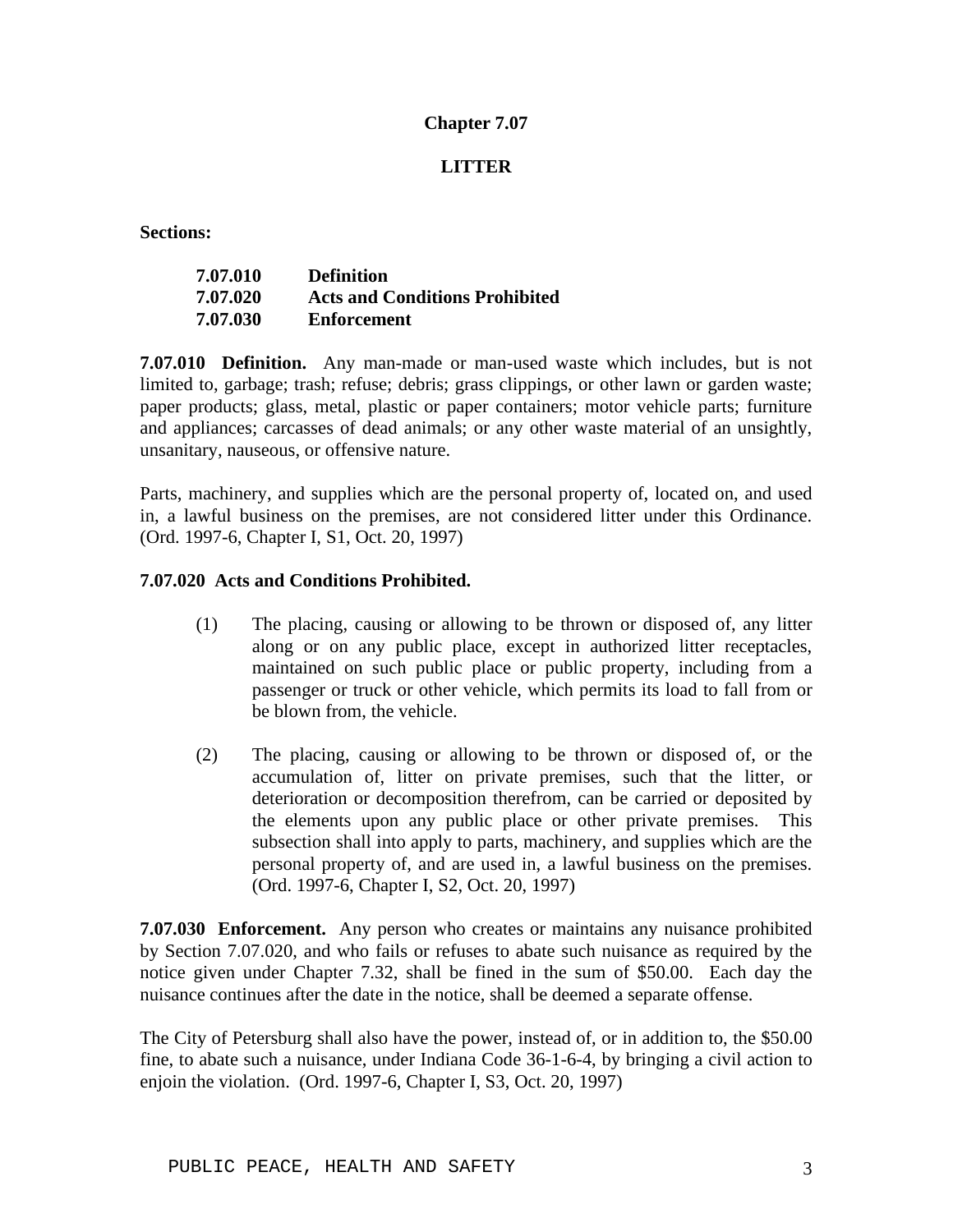## **GARBAGE AND WASTE MATERIALS**

**Sections:**

| 7.08.010 | <b>Definitions</b>         |
|----------|----------------------------|
| 7.08.020 | <b>Uncovered Garbage</b>   |
| 7.08.030 | <b>Wind-blown Refuse</b>   |
| 7.08.040 | <b>Deposits on Streets</b> |
| 7.08.050 | <b>Consent of Owners</b>   |
| 7.08.060 | <b>Disposal</b>            |
| 7.08.090 | <b>Penalty</b>             |

**7.08.010 Definitions.** As used in this Ordinance, the words "garbage", "refuse", and "ashes", have the following meanings:

- (1) Garbage. Wastes resulting from the handling, preparation, cooking and consumption of food; wastes from the handling, storage and sale of produce.
- (2) Refuse. Combustible trash, including, but not limited to, paper, cartons, boxes, barrels, wood, excelsior, tree branches, yard trimmings, wood furniture, bedding; noncombustible trash, including, but not limited to, metals, tin cans, metal furniture, dirt, small quantities of rock and pieces of concrete, glass, crockery, other mineral waste; street rubbish, including but not limited to, street sweepings, dirt, leaves, catch-basin dirt, contents of litter receptacles. Provided, refuse shall not include earth and wastes from building operations, nor shall it include solid wastes resulting from industrial processes and manufacturing operations, such as food processing wastes, boilerhouse cinders, lumber, scraps and shavings.
- (3) Ashes. Residue from fires used for cooking and for heating buildings. (Ord. 1972-2, S1, Apr. 17, 1972)

**7.08.020 Uncovered Garbage.** It shall be unlawful to place or permit to remain anywhere in the City, any garbage or other material subject to decay, other than leaves or grass, except in a tightly covered metal, or plastic container. Said container may only be placed "curbside" or outside of the immediate vicinity of a structure, within 24 hours of its pickup or disposal by a disposal service. (Ord. 2012-16, Sept. 17, 2012) (Ord. 1972-2, S2, Apr. 17, 1972)

**7.08.030 Wind-blown Refuse.** It shall be unlawful to cause or permit to accumulate any dust, ashes or trash of such a materiel that it can be blown away by the wind anywhere in the City excepting in a covered container. (Ord. 1972-2, S3, Apr. 17, 1972)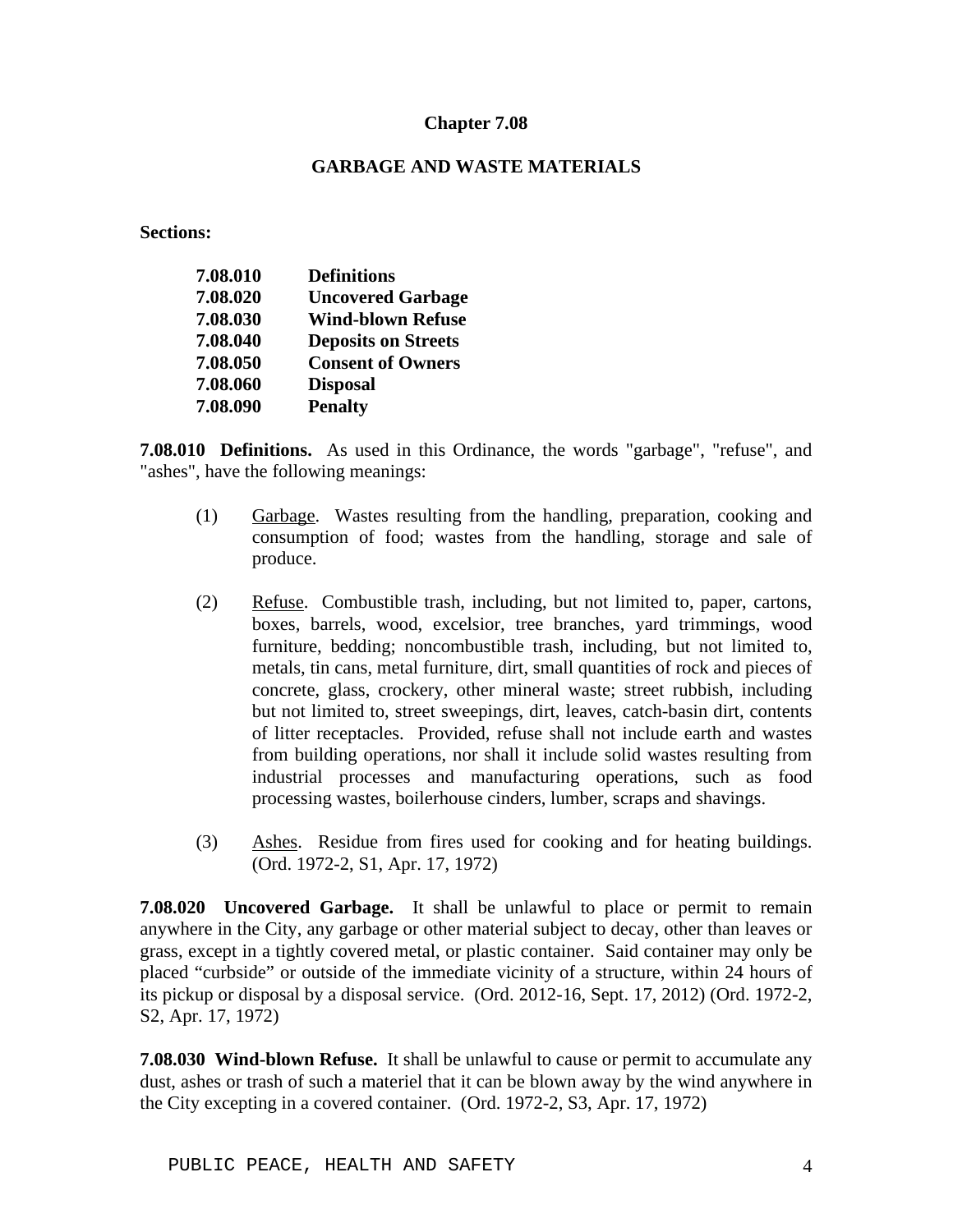**7.08.040 Deposits on Streets.** It shall be unlawful to deposit or permit to fall from any vehicle any garbage, refuse or ashes on any public street or alley in the City; provided, that this section shall not be construed to prohibit placing garbage, refuse or ashes in a container of metal, plastic, or plastic bags, so long as the same is properly sealed, prepatory to having such material collected and disposed of by a private company providing such service, so long as the same is not placed prior to 16 hours before collection. (Ord. 2008-19, Dec. 15, 2008) (Ord. 1972-2, S4, Apr. 17, 1972)

**7.08.050 Consent of Owner.** It shall be unlawful to dump or place any garbage, refuse or ashes on any premises in the City without the consent of the owner of such premises. (Ord. 1972-2, S5, Apr. 17, 1972)

**7.08.060 Disposal.** It shall be unlawful to dispose of any garbage, refuse or ashes anywhere in the City excepting in an incinerator, or disposal device, properly constructed and operated or in a lawfully established garbage or refuse dump. Such material not so properly disposed of shall be placed in containers for collection by the City as hereinafter prescribed. (Ord. 1972-2, S6, Apr. 17, 1972) (Ord. Mar. 3, 1924)

**7.08.090 Penalty.** Any person, firm or corporation violating any provision of this Ordinance shall be fined not less than five dollars nor more than two hundred dollars for each offense; and a separate offense shall be deemed committed on each day during or on which a violation occurs or continues.

The fact that garbage, refuse or ashes remains on any occupancy's premises in the City in violation of this Ordinance shall be prima facie evidence that the occupant of such premises is responsible for the violation of this Ordinance occurring. (Ord. 1972-2, S9, Apr. 17, 1972)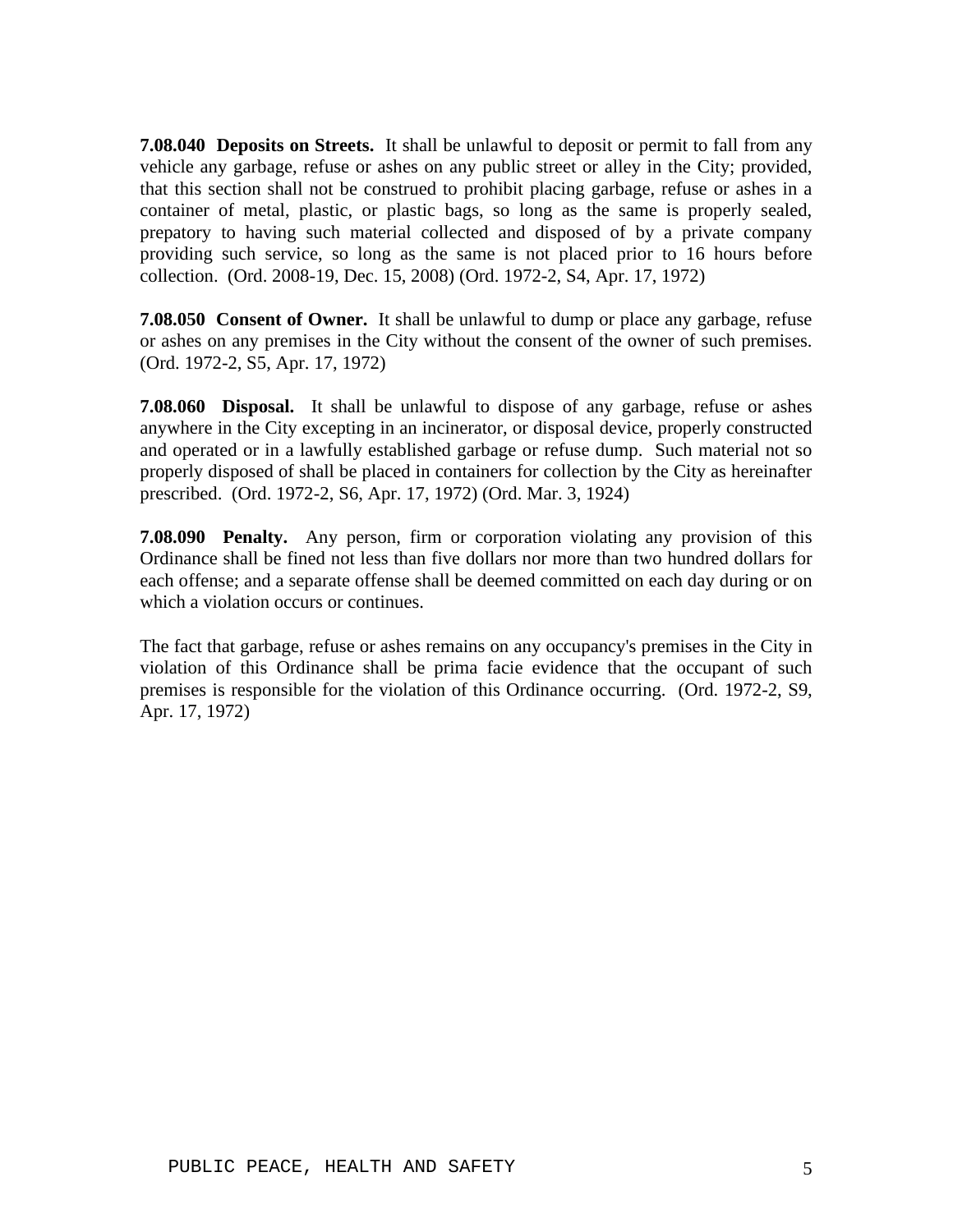## **REGULATING TRASH DUMPSTERS IN RESIDENTIAL DISTRICTS**

**Sections:**

| 7.09.010 | <b>Dumpster defined</b>        |
|----------|--------------------------------|
| 7.09.020 | <b>Dumpsters Not Permitted</b> |
| 7.09.030 | <b>Temporary dumpster</b>      |
| 7.09.040 | <b>Permanent exemption</b>     |
| 7.09.050 | <b>Penalty</b>                 |
| 7.09.060 | <b>Effective date</b>          |

**7.09.010 Dumpster defined.** This ordinance applies to those areas of the City zoned as residential districts, where a dumpster is located within 150 feet of a dwelling. A Dumpster is defined as any trash receptacle exceeding 100 gallon capacity. (Ord. 2009-6, S1, Sept. 21, 2009)

**7.09.020 Dumpsters Not Permitted.** Dumpsters will not be permitted, except as hereinafter provided, on any property zoned as a residential district where said dumpster is located within 150 feet of a dwelling (Ord. 2009-6, S2, Sept. 21, 2009)

**7.09.030 Temporary dumpster.** Dumpsters will be allowed in residential districts on a temporary basis under the following provisions:

- (1) Prior to delivery of the dumpster, the landowner must apply at City Hall for a permit that will allow the placement of the dumpster for 90 days. There shall be no charge for this  $1<sup>st</sup>$  permit.
- (2) Prior to the expiration of the first permit, if additional time for the placement of the dumpster is sought by the landowner, a  $2<sup>nd</sup>$  permit will be issued for the placement of the dumpster for an additional 30 days at a cost of \$10.00.
- (3) Renewals of a permit after the second permit issued, will require approval of the Board of Public Works and Safety and will cost \$10.00 for each additional 30 day permit.
- (4) The renewal fee will not be charged if it has been at least 90 days since a dumpster was last placed on the property, and this will begin again the permitting process. (Ord. 2009-6, S3, Sept. 21, 2009)

**7.09.040 Permanent exemption.** A permanent exemption may be granted for any apartment building having 4 or more units or a home based business lawfully operating in compliance with current zoning. Application for the permanent exemption shall be made at City Hall, and will require action and approval by the Board of Public Works and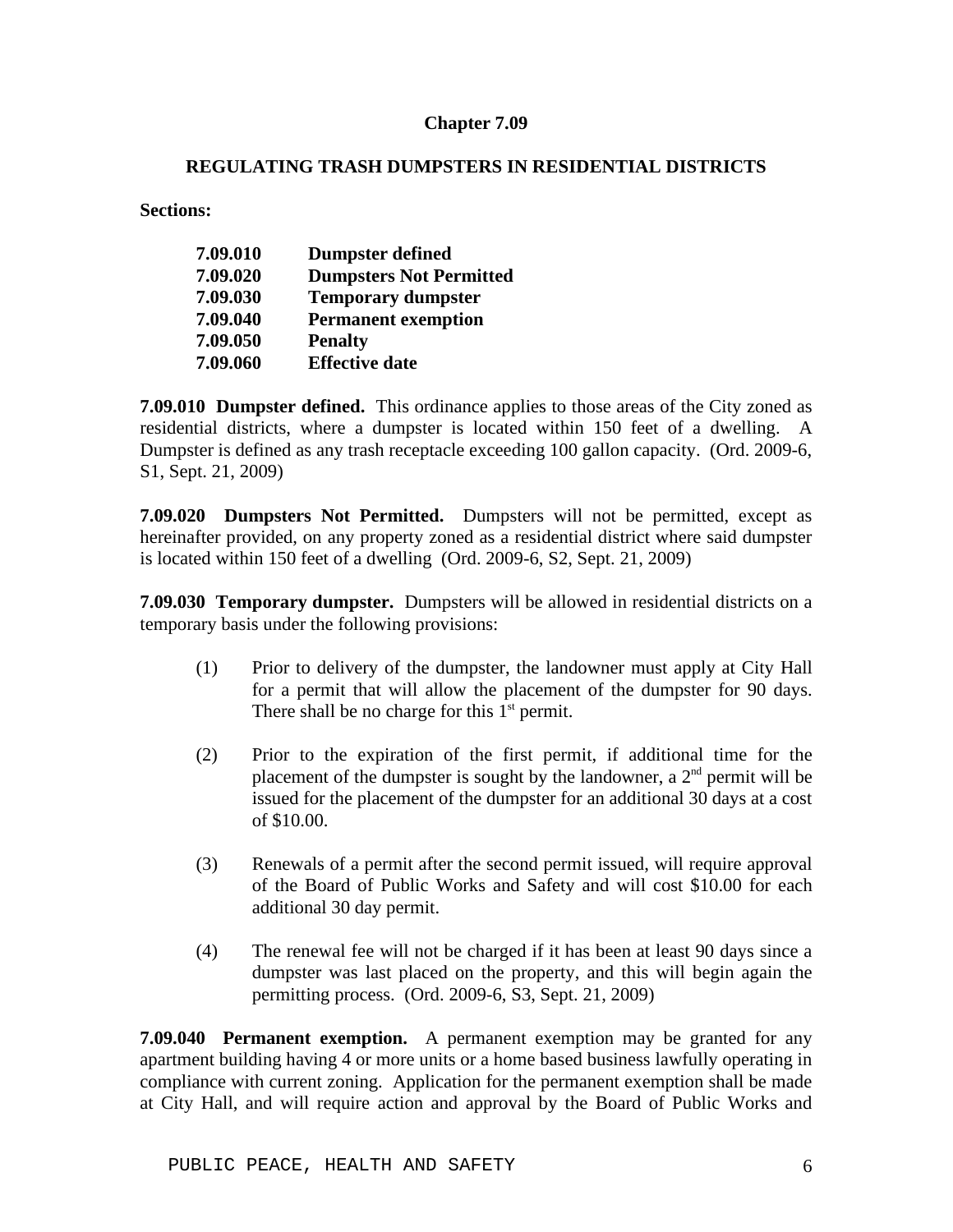Safety. The Board of Public Works and Safety may necessitate size, shielding from view, placement, and frequency of disposal requirements in granting the permanent exemption. (Ord. 2009-6, S4, Sept. 21, 2009)

**7.09.050 Penalty.** Violators of this ordinance may be assessed a fine of \$10 per day for violation hereof. (Ord. 2009-6, S5, Sept. 21, 2009)

**7.09.060 Effective date.** This ordinance shall be effective 60 days after its passage and publication, but temporary and permanent exemption requests may be made and approved prior to the effective date. (Ord. 2009-6, S6, Sept. 21, 2009)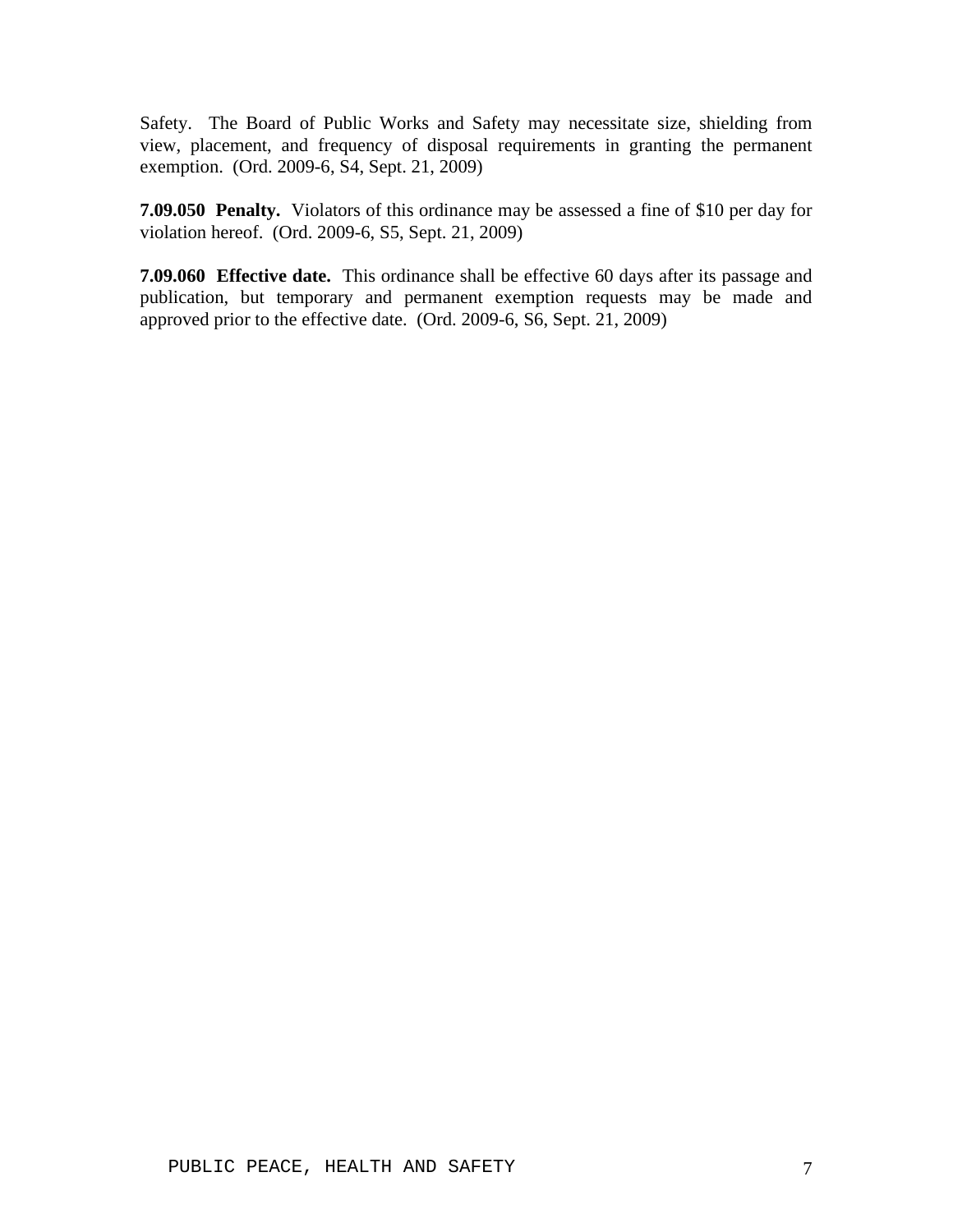#### **DANGEROUS TREES, WALLS, POLES**

**Sections:**

## **7.10.010 Acts and Conditions Prohibited 7.10.020 Enforcement**

**7.10.010 Acts and Conditions Prohibited.** The causing or permitting of any tree, wall, pole, or similar object or structure, to remain standing upon any premises, in such a condition that it shall, if the condition is permitted to continue, endanger the life, limb, or property, or cause hurt, damage or injury to person or property, upon the public streets, or public ways, adjacent thereto, by the falling thereof, or of any parts thereof. (Ord. 1997- 6, Chapter II, S1, Oct. 20, 1997) (Ord. June 3, 1913)

**7.10.020 Enforcement.** The City of Petersburg shall have the power to abate the nuisance described in Section 7.10.010, under Indiana Code 36-1-6-2, by notifying all persons who have a substantial interest in the property and giving them a reasonable opportunity to abate the nuisance; and if they do not do so, the City shall have the power to enter upon the offending property, and cut, dismantle, demolish, and/or remove the dangerous object constituting the nuisance, and cause the cost of such abatement to be made in lien on the real estate. (Ord. 1997-6, Chapter II, S2, Oct. 20, 1997)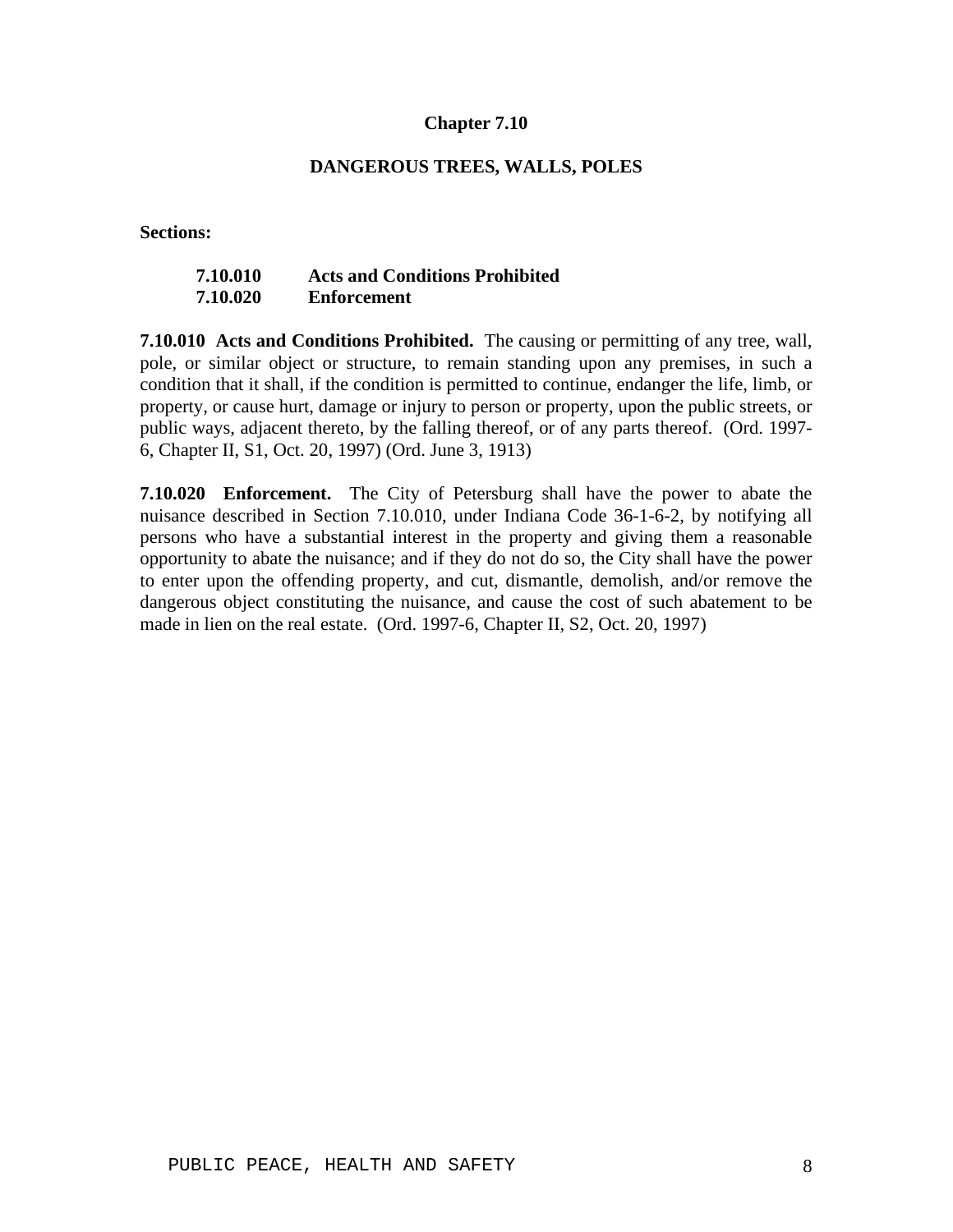#### **WEED ABATEMENT**

**Sections:**

| 7.12.010 | <b>Conditions Prohibited</b>          |
|----------|---------------------------------------|
| 7.12.020 | Enforcement                           |
| 7.12.030 | <b>Limited Authorization to enter</b> |

**7.12.010 Conditions Prohibited.** Permitting the growing of thistles, burdock, jimpson weeds, ragweeds, milk weeds, poison ivy, poison oak, iron weeds and all other noxious weeds or rank vegetation in excess of the height of 12 inches, on any private premises. (Ord. 1997-6, Chapter V, S1, Oct. 20, 1997) (Ord. 1979-6, Sept. 18, 1979) (Ord. May 20, 1920)

**7.12.020 Enforcement.** The City of Petersburg shall have the power to abate the nuisance described in Section 7.12.010, under Indiana Code 36-7-10.1-3, by notifying all persons who have a substantial interest in the property and giving them a reasonable opportunity to abate the nuisance; and if they do not do so, the City shall have the power to enter upon the offending property, and cut and/or remove the growth constituting the nuisance, and cause the cost of such abatement to be made a lien on the real estate. Said violation of 7.12.010 may also be subject to a \$50 fine, in addition to the following abatement costs:

| Description of item used         | <b>Unit Price</b> |
|----------------------------------|-------------------|
| Man Hours: Total Personnel       | \$30.00 each man  |
| Chain Saw                        | \$5.00            |
| Vacuum Truck/Sweeper             | \$75.00           |
| Fire Truck                       | \$100.00          |
| <b>Tractor</b>                   | \$45.00           |
| Push Mower                       | \$10.00           |
| Lawn Mower (Riding)              | \$20.00           |
| Trimmer (Weedeater)              | \$5.00            |
| Mower (Bush Hog) or Brush Cutter | \$20.00           |
| <b>Backhoe</b>                   | \$50.00           |
| Truck (1/2 Pickup)               | \$30.00           |
| Truck (1 Ton Dump)               | \$35.00           |
| Truck (2 Ton Dump)               | \$40.00           |

Leased Equipment: Billed at actual rate plus 3% administrative fee.

City Equipment Damaged during abatement, billed at actual repair/replacement rate

Administrative Fee \$25.00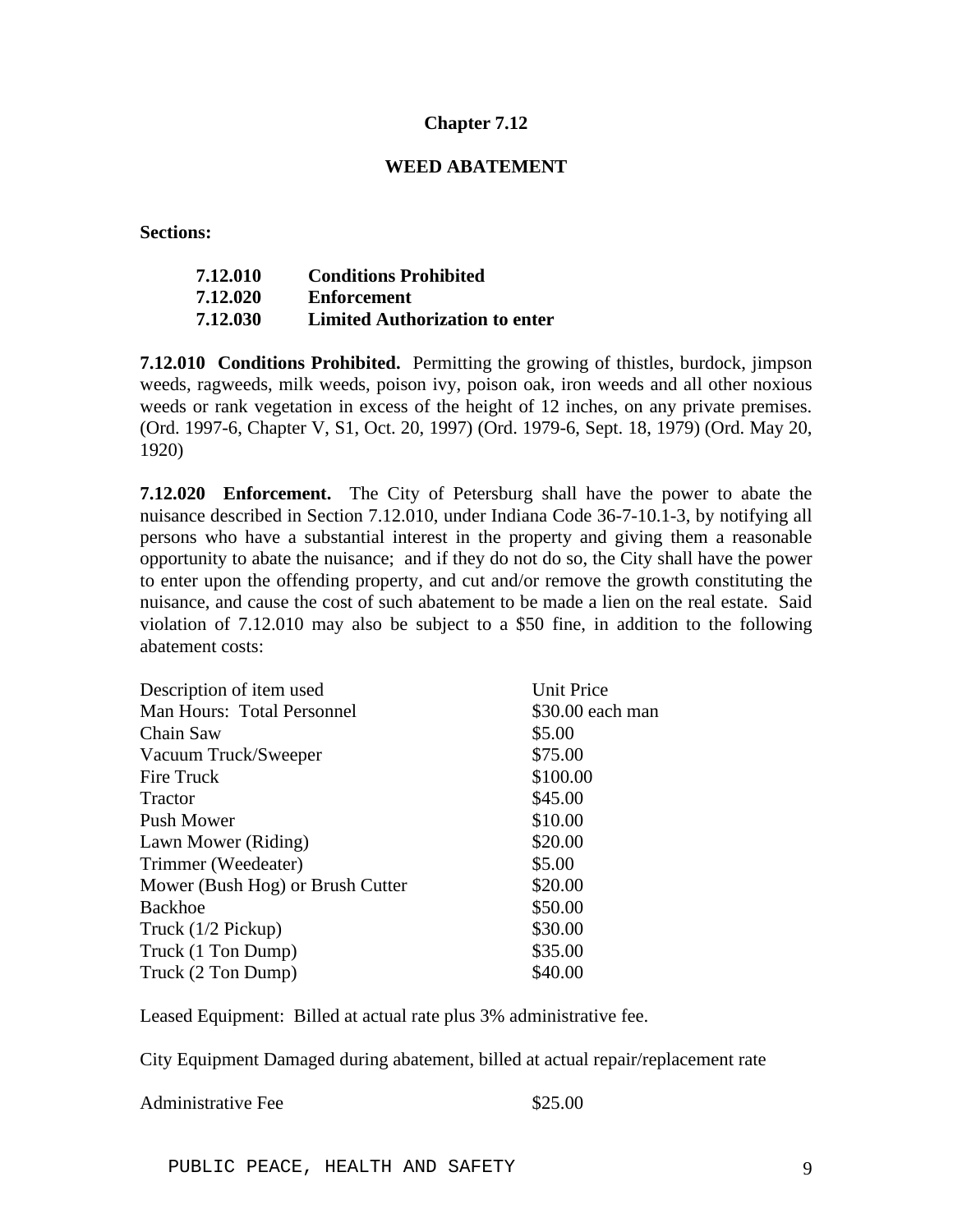Minimum Fee for Nuisance Abatement \$200.00

Further, pursuant to 36-7-10.1-3(d), so long as an initial notice of Weed Abatement is properly served on the owner of the real property by **first class mail** or equivalent service, further violations, in the same calendar year, only require the posting of a "Continuous Abatement Notice" on the property, for proper service of notice to the owner, that each subsequent violation that year, may be abated by the City, or its contractors, and the cost of each abatement may be made a lien on the real estate. An affected landowner may appeal a notice of violation or a bill issued under this ordinance to the City Council, by making a written request to the Clerk Treasurer, which Clerk-Treasurer shall then cause the matter to be an agenda item for hearing, at the next meeting of the City Council. (Ord. 2016-11, June 6, 2016) (Ord. 2013-6, Aug. 5, 2013) (Ord. 2012-12, July 16, 2012) (Ord. 1997-6, Chapter V, S2, Oct. 20, 1997) (Ord. 1979-6, Sept. 18, 1979) (Ord. May 20, 1920)

### **7.12.030 Limited Authorization to enter.**

- (1) In accordance with I.C. 34-30-26-5(a), LIMITED AUTHORIZATION TO ENTER SUSPECTED VACANT OR ABANDONED REAL PROPERTY; LIMITED IMMUNITY, except as provided in division (4) of this section, a person who is not the owner of real property or who is a creditor, and who suspects that the property may be vacant or abandoned, may enter upon the premises of the real property to do the following:
	- A. Without entering any structure located on the real property, visually inspect the real property to determine whether the real property may be vacant or abandoned.
	- B. Perform any of the following actions:
		- 1. Secure the real property.
		- 2. Remove trash or debris from the grounds of the real property.
		- 3. Landscape, maintain, or mow the grounds of the real property.
		- 4. Remove or paint over graffiti on the real property.
- (2) A person who:
	- A. Enters upon the premises of real property to visually inspect the property, as permitted under division (1) A of this section; and
	- B. After inspecting the real property, determines that the real property may be vacant or abandoned; may notify the appropriate enforcement authority of the suspected vacant or abandoned status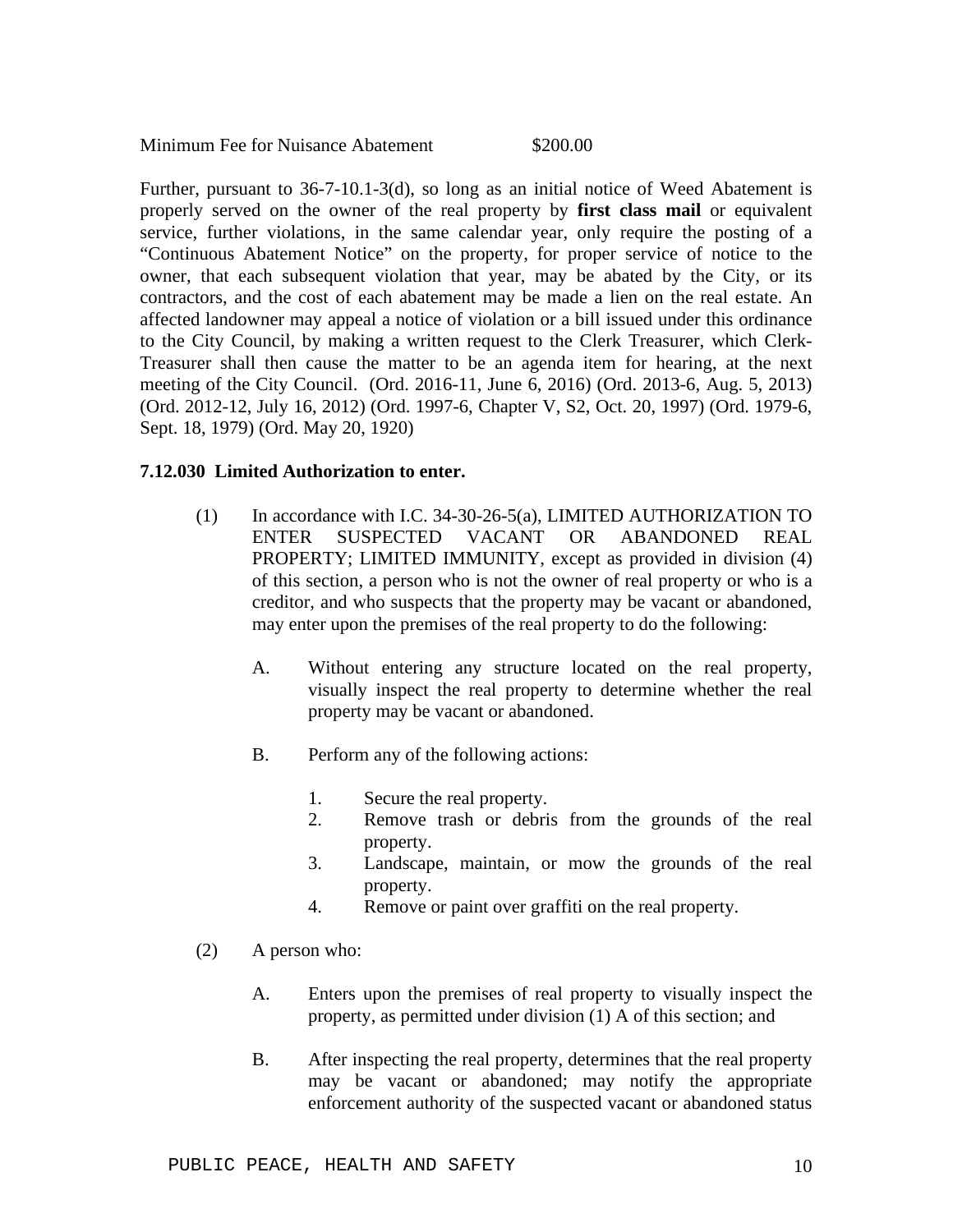of the property and request that the enforcement authority inspect the property to determine whether the property is in fact vacant or abandoned.

- (3) A person that enters upon the premises of real property as permitted under this section:
	- A. Is immune from civil liability for an act or omission related to the entry or to any action described in division (1)B of this section, unless the act or omission constitutes gross negligence or willful, wanton, or intentional misconduct; and
	- B. Shall be held harmless from and against all claims of civil or criminal trespass.
- (4) In the case of real property that is subject to a mortgage, the creditor in the mortgage transaction may not enter upon the premises of the real property under division (1) of this section if entry is barred by an automatic stay issued by a bankruptcy court. (Ord. 2017-3, S1, Feb. 21, 2017)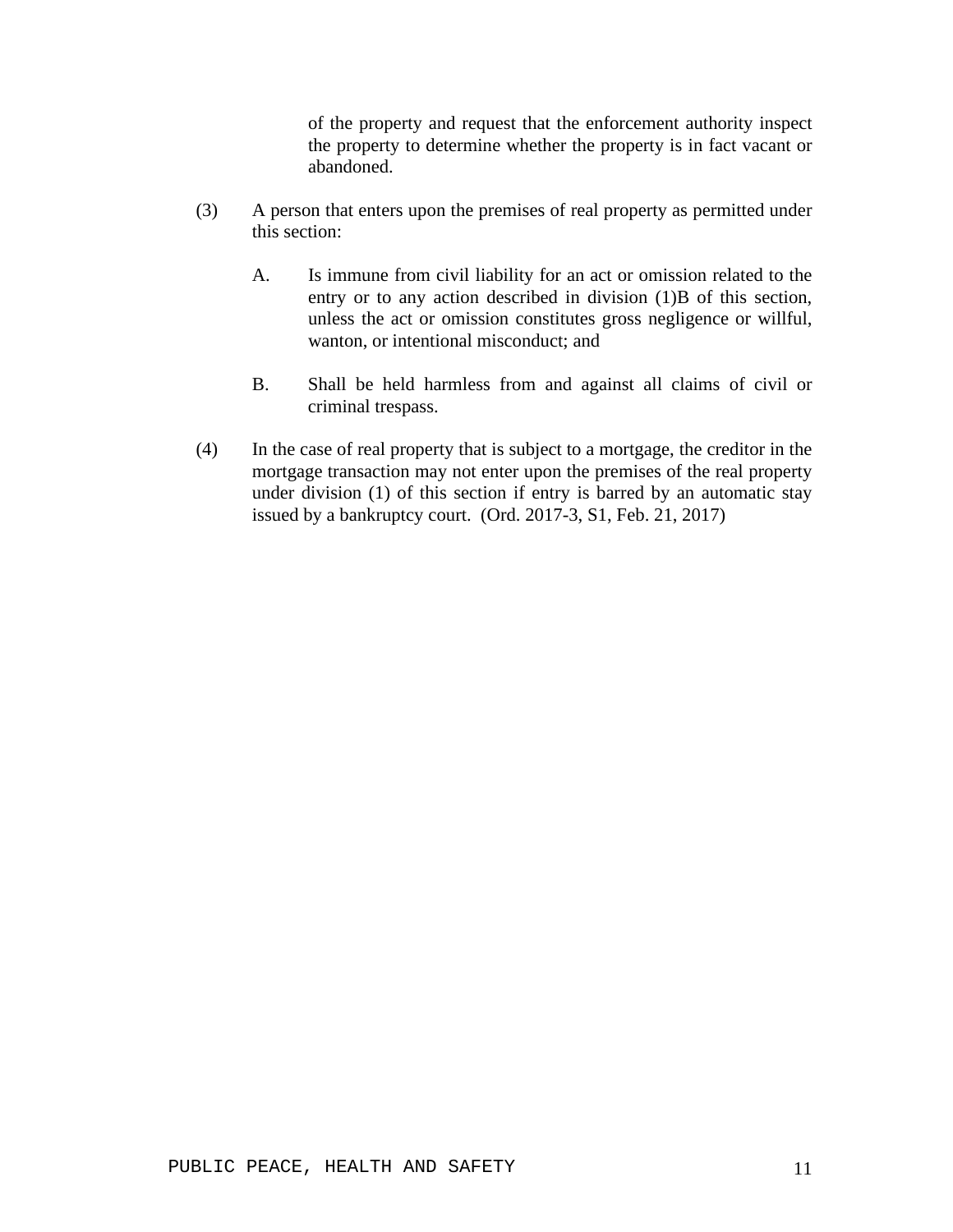### **UNREASONABLE NOISE**

**Sections:**

| 7.16.010 | <b>Acts Prohibited</b> |
|----------|------------------------|
| 7.16.020 | <b>Enforcement</b>     |

**7.16.010 Acts Prohibited.** The making of noise of a nature or volume, such that it is enough to significantly interfere with the ordinary comforts of the occupants of adjoining property, or of other property in the immediate vicinity; including, but not limited to:

- (1) Unnecessary sounding of horns;
- (2) Racing the motor or causing the screeching or squealing of tires on a vehicle;
- (3) Operating vehicles with noise-making apparatus;
- (4) Operating sound tracks or public address systems;
- (5) Playing radios, phonographs, disc or tape players, or television unnecessarily loudly. (Ord. 1997-6, Chapter III, S1, Oct. 20, 1997)

**7.16.020 Enforcement.** Any person who creates or maintains a nuisance prohibited by Section 7.16.010, and who fails or refuses to abate such nuisance as required by the notice given under Chapter 7.32, shall be fined in the sum of \$50.00. Each day the nuisance continues after the date in the notice, shall be deemed a separate offense.

The City of Petersburg shall also have the power, instead of, or in addition to, the \$50.00 fine, to abate such a nuisance, under Indiana Code 36-1-6-4, by bringing a civil action to enjoin the violation. (Ord. 1997-6, Chapter III, S2, Oct. 20, 1997)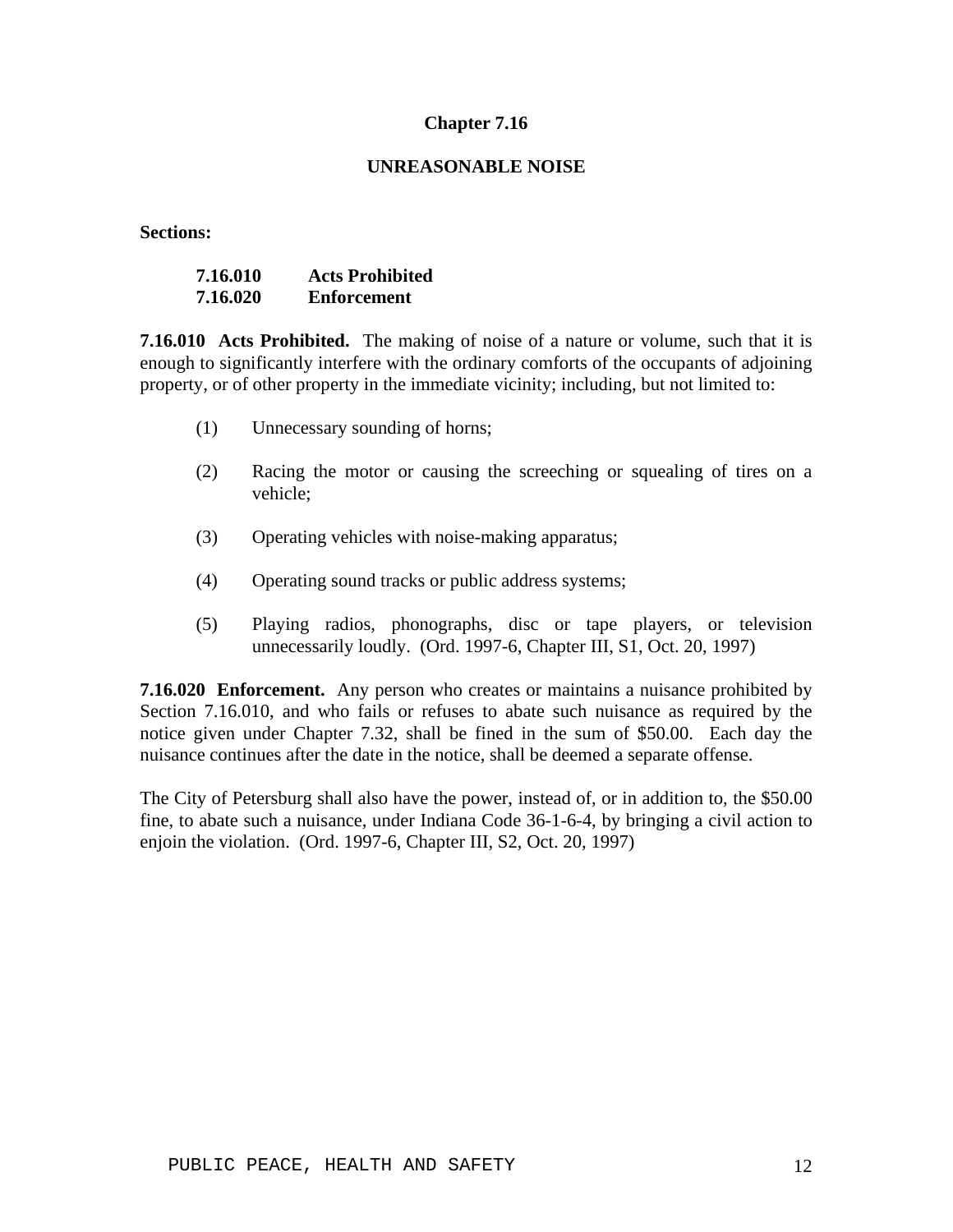### **OPEN HOLES**

**Sections:**

# **7.18.010 Acts and Conditions Prohibited 7.18.020 Enforcement**

**7.18.010 Acts and Conditions Prohibited.** Causing or maintaining any open or uncovered or insecurely covered cistern, cellar, well, pit, excavation or vault upon private premises, in any open or unfenced lot or place. (Ord. 1997-6, Chapter IV, S1, Oct. 20, 1997)

**7.18.020 Enforcement.** Any person who creates or maintains a nuisance prohibited by Section 7.18.010, and who fails or refuses to abate such nuisance as required by the notice given under Chapter 7.32, shall be fined in the sum of \$50.00. Each day the nuisance continues after the date in the notice, shall be deemed a separate offense.

The City of Petersburg shall also have the power, instead of, or in addition to, the \$50.00 fine, to abate such a nuisance, under Indiana Code 36-1-6-4, by bringing a civil action to enjoin the violation. (Ord. 1997-6, Chapter IV, S2, Oct. 20, 1997)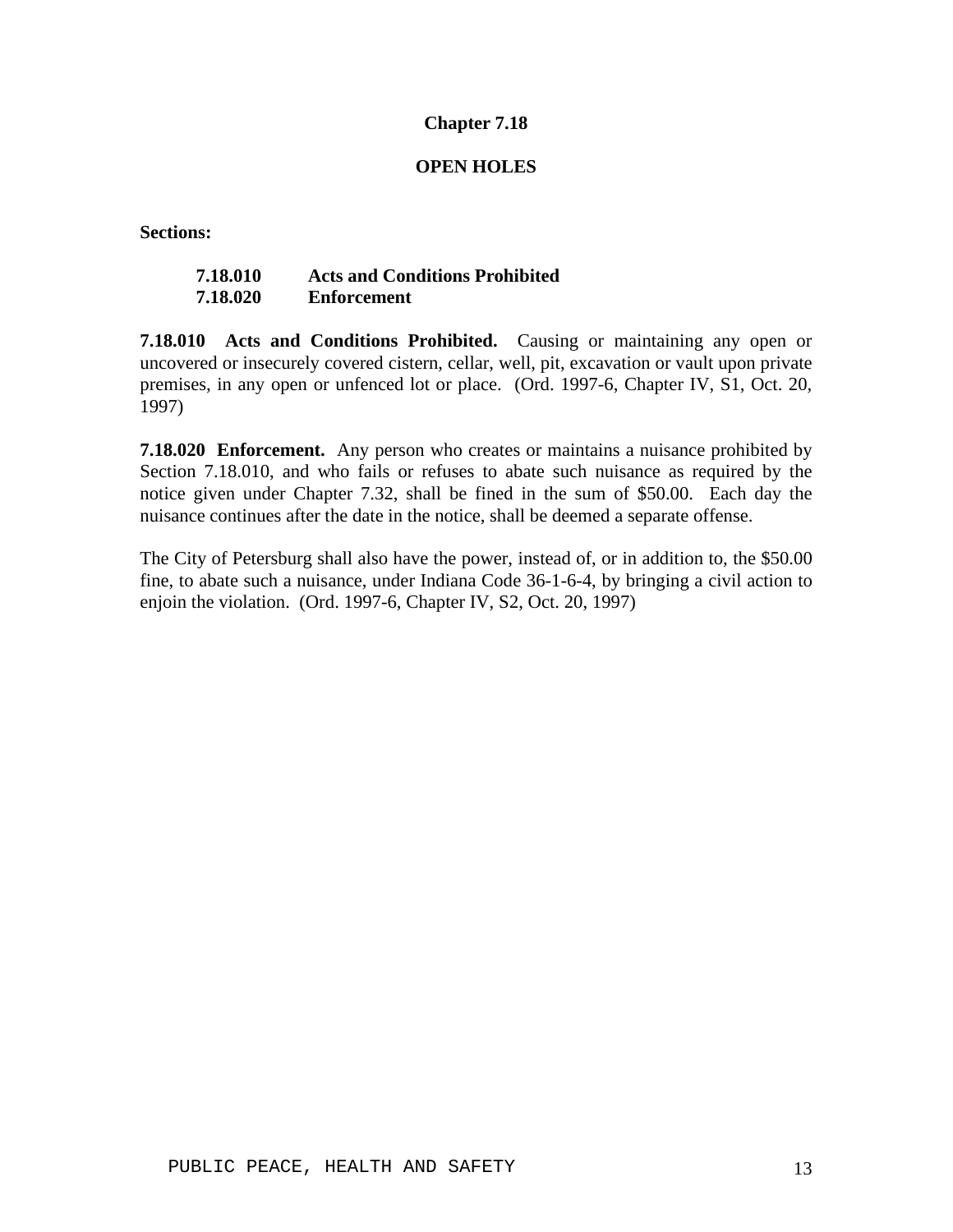## **BURNING ON PUBLIC RIGHTS OF WAY**

**Sections:**

| 7.20.010 | <b>Acts Prohibited</b> |
|----------|------------------------|
| 7.20.020 | Enforcement            |

**7.20.010 Acts Prohibited.** The burning of any trash, leaves or other matter, upon any street or alley in the City. (Ord. 1997-6, Chapter VIII, S1, Oct. 20, 1997)

**7.20.020 Enforcement.** Any person who creates or maintains a nuisance prohibited by Section 7.20.010, and who fails or refuses to abate such nuisance as required by the notice given under Chapter 7.32, shall be fined in the sum of \$50.00. Each day the nuisance continues after the date in the notice, shall be deemed a separate offense.

The City of Petersburg shall also have the power, instead of, or in addition to, the \$50.00 fine, to abate such a nuisance, under Indiana Code 36-1-6-4, by bringing a civil action to enjoin the violation. (Ord. 1997-6, Chapter VIII, S2, Oct. 20, 1997)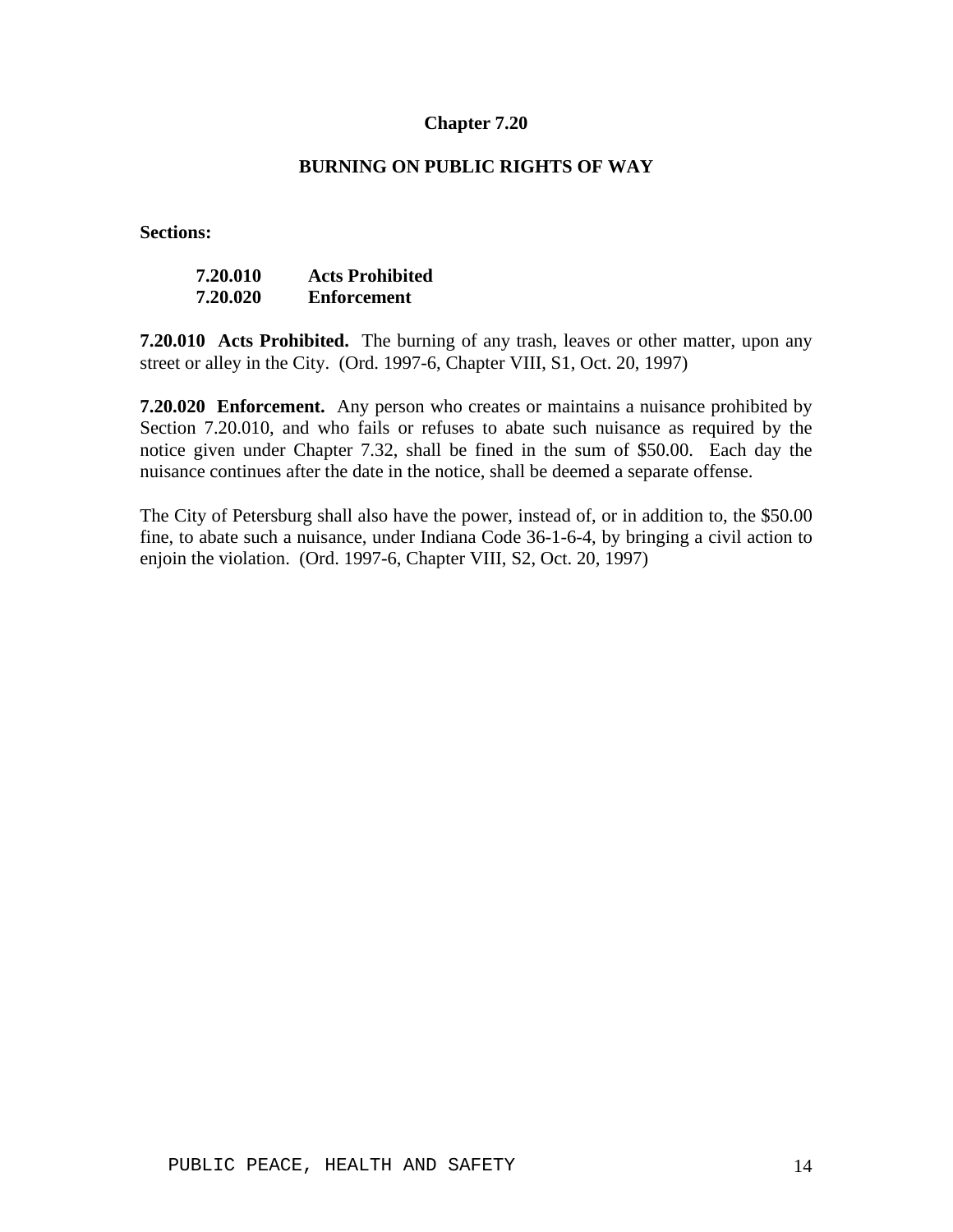## **OPEN BURNING ON PRIVATE RESIDENTIAL PROPERTY**

**Sections:**

| 7.22.010 | <b>Comply with State Law</b>                   |
|----------|------------------------------------------------|
| 7.22.020 | <b>Definitions</b>                             |
| 7.22.030 | <b>Scope</b>                                   |
| 7.22.040 | <b>Permissible Open Burning</b>                |
| 7.22.050 | <b>Conditions for Permissible Open Burning</b> |
| 7.22.060 | <b>Enforcement</b>                             |

**7.22.010 Comply with State Law.** The purpose of this Chapter is to incorporate Indiana statutes and regulations concerning open burning on private residential property, in this Ordinance, to clarify for Petersburg residents what open burning is legally permitted on private residential property. No provision in this Chapter shall be construed to conflict with Indiana statutes or regulations governing the same subject matter, and this Chapter 7.22 shall be deemed amended, to comply with Indiana statutes and regulations, as those statues and regulations may subsequently be amended. (Ord. 2000-1, Chapter IX, S1, Apr. 3, 2000) (Ord. 1997-6, Chapter IX, S1, Oct. 20, 1997)

## **7.22.020 Definitions.**

- (1) "Open burning" as defined in 326 IAC 4-1-0.5, means the burning of any material wherein air contaminants resulting from combustion are emitted directly into the air, without passing through a stack or chimney from an enclosed chamber.
- (2) "Clean petroleum products" as defined in 326 IAC 4-1-0.5, means an uncontaminated, refined petroleum product, such as kerosene or diesel fuel, not previously used in any application. (Ord. 2000-1, Chapter IX, S2, Apr. 3, 2000)

**7.22.030 Scope.** This Chapter is specifically addressed only to open burning on private residential property. Any other open burning which is permitted by Indiana law under the conditions, and with the approval, of the Indiana Air Pollution Control Board, continues to be permitted under this Ordinance. Reference is hereby made to Indiana Code 13-17-9, and 326 IAC 4-1, and as they may hereafter be amended, to determine what open burning is permitted under Indiana law, and under what conditions. (Ord. 2000-1, Chapter IX, S3, Apr. 3, 2000)

**7.22.040 Permissible Open Burning.** Open burning on private residential property is permitted for only the following materials, and none other: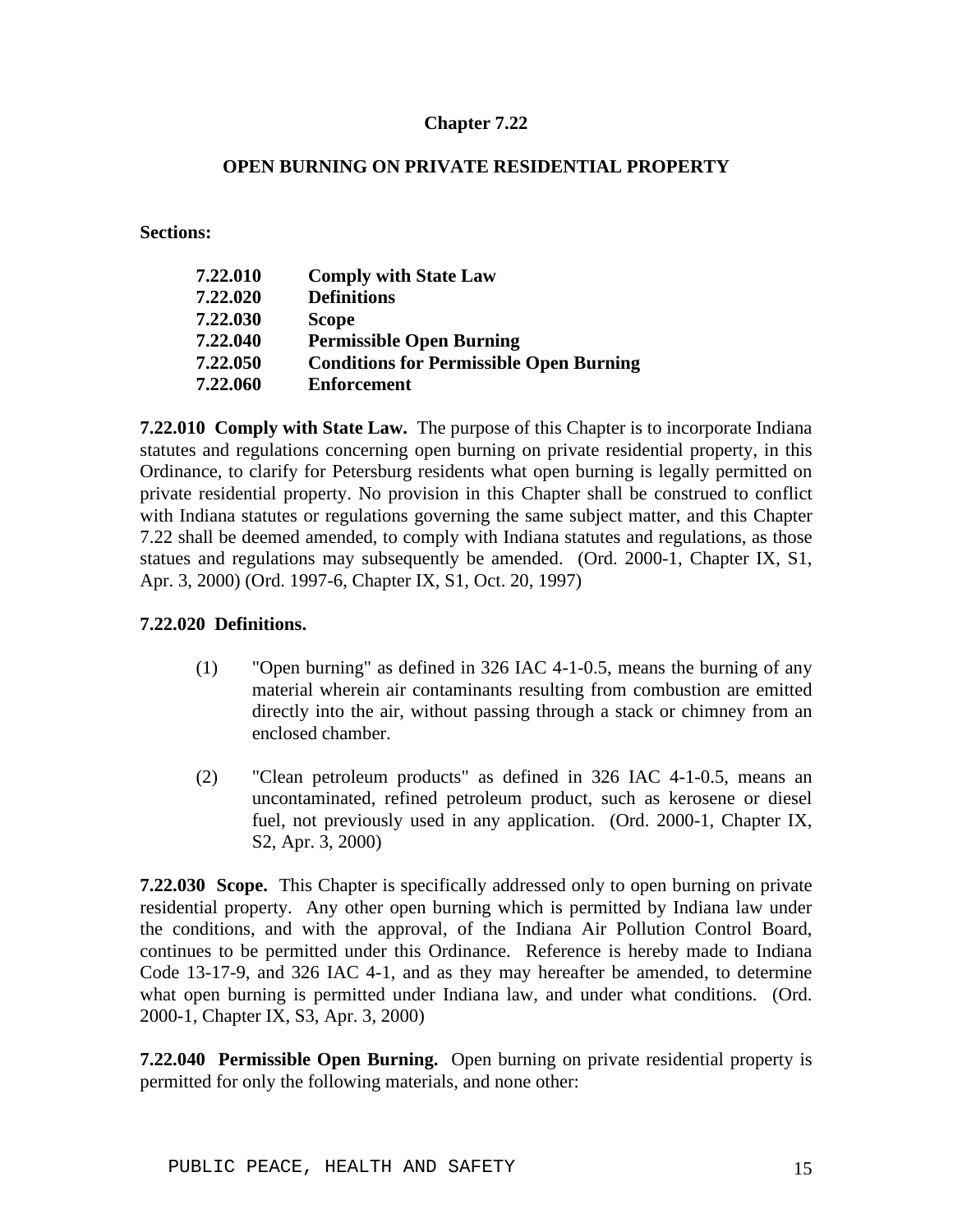- (1) Wood products, including vegetation, that are not coated with stain, paint, glue, or other coating material. "Vegetation" includes leaves.
- (2) Charcoal or clean petroleum products.

Provided, however, burning is prohibited in apartment and condominium complexes and mobile home parks. (Ord. 2000-1, Chapter IX, S4, Apr. 3, 2000)

#### **7.22.050 Conditions for Permissible Open Burning.**

- (1) Burning shall be done only in a non-combustible container that is sufficiently vented to induce adequate primary combustion and has enclosed sides and an enclosed bottom. No burning is permitted on the ground.
- (2) Fires must be attended at all times, and until completely extinguished.
- (3) If at any time a fire creates:
	- (a) a pollution problem;
	- (b) a threat to public health;
	- (c) a nuisance; or
	- (d) a fire hazard

it shall be extinguished.

- (4) No burning shall be conducted during unfavorable meteorological conditions such as:
	- (a) high winds, temperature inversions or air stagnation; or
	- (b) when a pollution alert or ozone action day has been declared.
- (5) Adequate fire fighting equipment shall be on-site for extinguishing purposes during burning times.
- (6) Burning shall be conducted during day-light hours only and all fires shall be extinguished prior to sunset.
- (7) All burning shall comply with federal and state laws and regulations. (Ord. 2000-1, Chapter IX, S5, Apr. 3, 2000)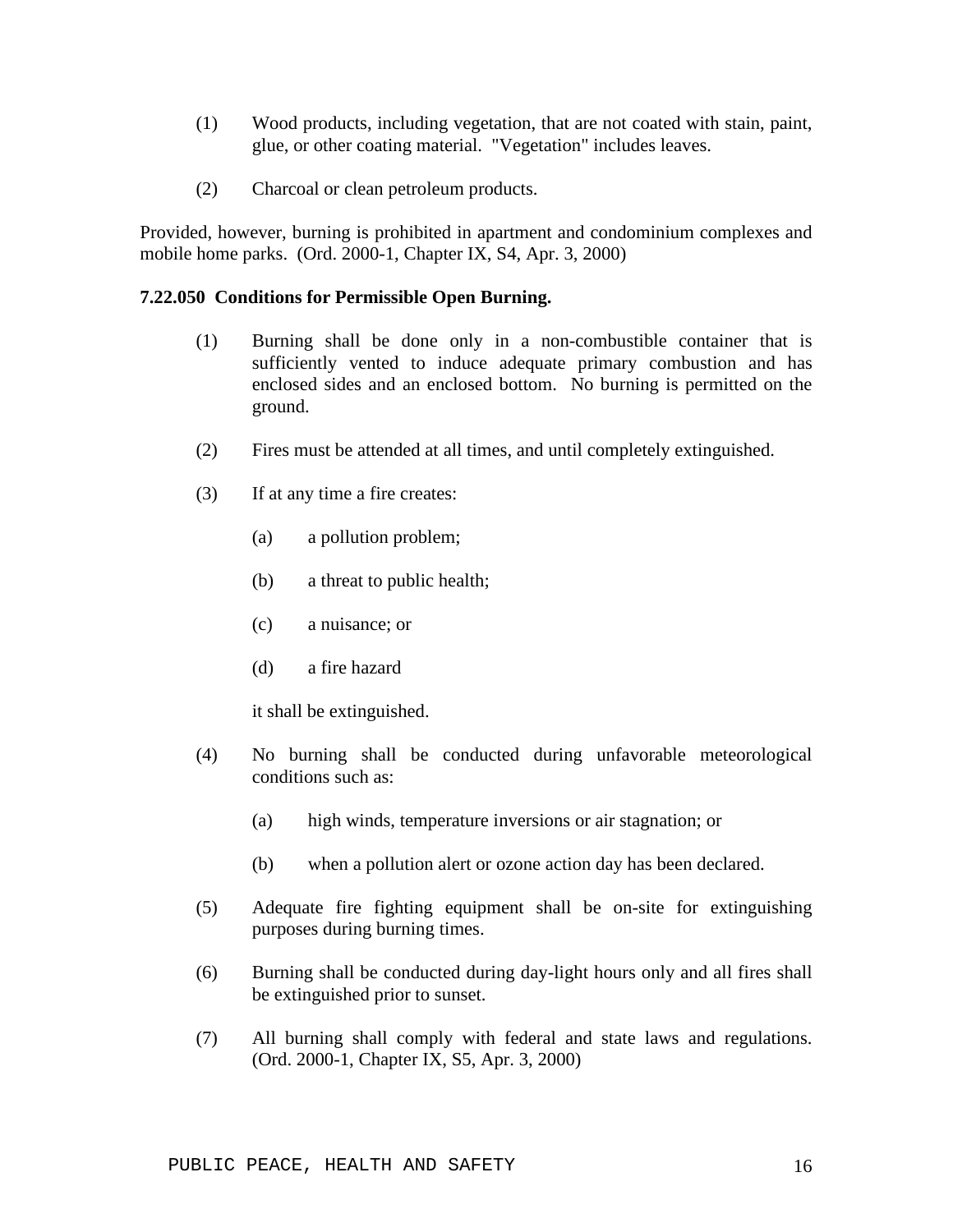**7.22.060 Enforcement.** Any person who creates or maintains the nuisance of open burning on private residential property, in violation of this Chapter 7.22, and who fails and refuses to abate such nuisance as required by the notice given under Chapter 7.32, shall be fined in the sum of fifty dollars (\$50.00). Each day the nuisance continues after the date in the notice, shall be deemed a separate offense.

The City of Petersburg shall also have he power, instead of, or in addition to, the \$50.00 fine, to abate such a nuisance, under Indiana Code 36-1-6-4, by bringing a civil action to enjoin the violation. (Ord. 2000-1, Chapter IX, S6, Apr. 3, 2000) (Ord. 1997-6, Chapter IX, S2, Oct. 20, 1997)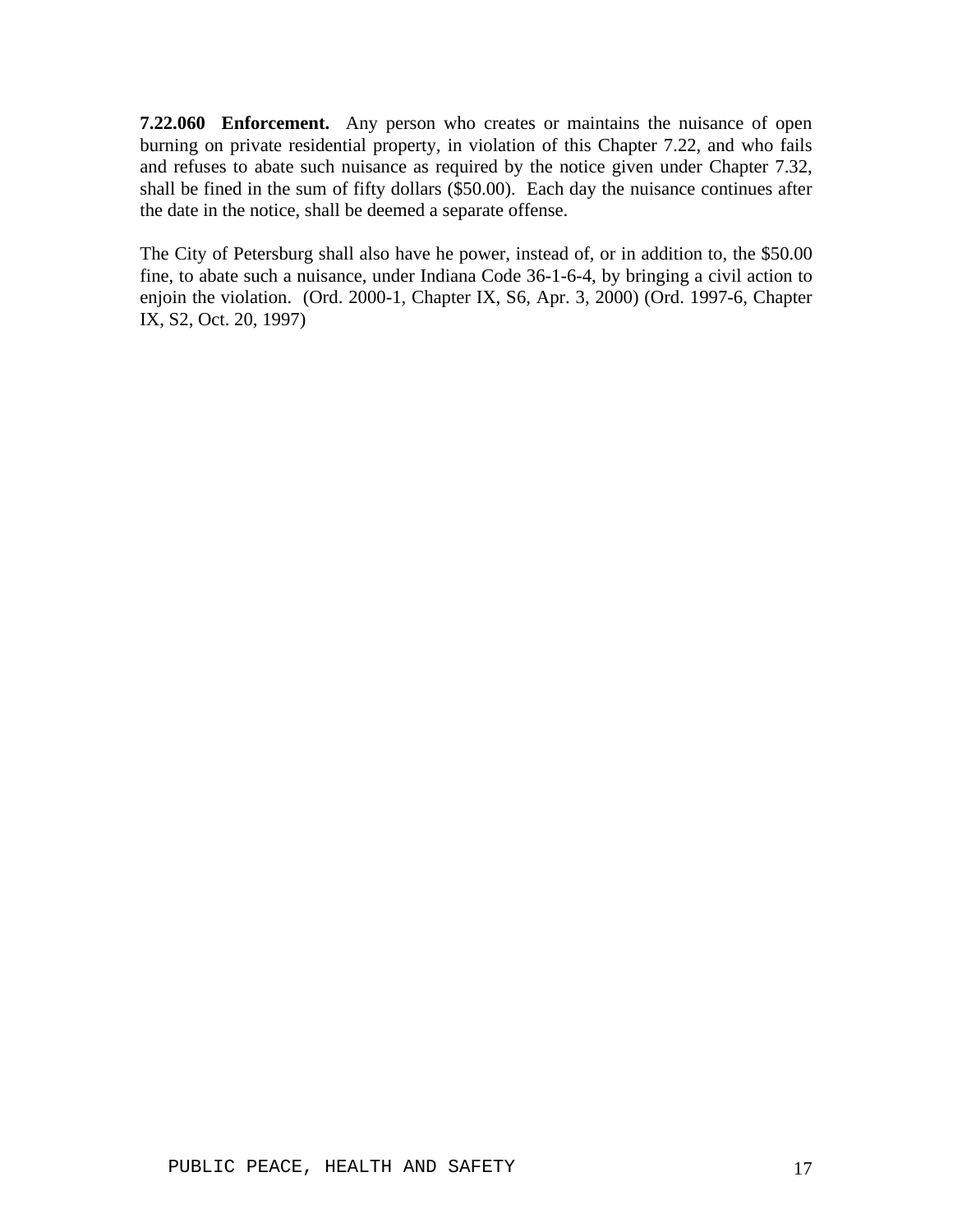## **PROHIBITING OUTDOOR WOOD AND OTHER FIRED FURNACES**

**Sections:**

| 7.23.010 | <b>Definition</b>     |
|----------|-----------------------|
| 7.23.020 | <b>Nuisance</b>       |
| 7.23.030 | <b>Prohibition</b>    |
| 7.23.040 | <b>Notice</b>         |
| 7.23.050 | <b>Enforcement</b>    |
| 7.23.060 | <b>Effective Date</b> |

**7.23.010 Definition.** Outdoor fired furnaces include outdoor furnaces, stoves or boilers fired by wood, or any other flammable material, and the term "outdoor fired furnaces" applies to all such outdoor fired devices. (Ord. 2005-5, S1, June 20, 2005)

**7.23.020 Nuisance.** Outdoor fired furnaces are hereby declared to be a public nuisance. (Ord. 2005-5, S2, June 20, 2005)

**7.23.030 Prohibition.** No person shall install, use or maintain an outdoor fired furnace in the City of Petersburg, Indiana. (Ord. 2005-5, S3, June 20, 2005)

**7.23.040 Notice.** Any person who violates this ordinance shall be given notice to abate the nuisance as provided by Petersburg Municipal Code Title 7, Chapter 7.32. (Ord. 2005-5, S4, June 20, 2005)

#### **7.23.050 Enforcement**

- (1) Any person who violates this ordinance and who fails or refuses to abate the nuisance after having been given notice under Chapter 7.32, shall be fined in the sum of \$50.00. Each day the nuisance continues after the deadline date in the notice shall be deemed a separate offense. Pursuant to Ind. Code Section 34-28-5-1, the violation may be referred to a Pike County Deputy Prosecuting Attorney to file suit against the violator in the Pike Circuit Court, to request the Court to fine the violator.
- (2) Persons who abate the nuisance after the deadline date, and who elect to admit a violation of this ordinance, may admit such violation and pay such fine to the VIOLATIONS CLERK of the Petersburg Ordinance Violations Bureau, as provided by Petersburg Municipal Code, Title 1, Chapter 1.42.
- (3) The City of Petersburg shall also have the power, instead of or in addition to the \$50.00 fine, to bring a civil action against the violator pursuant to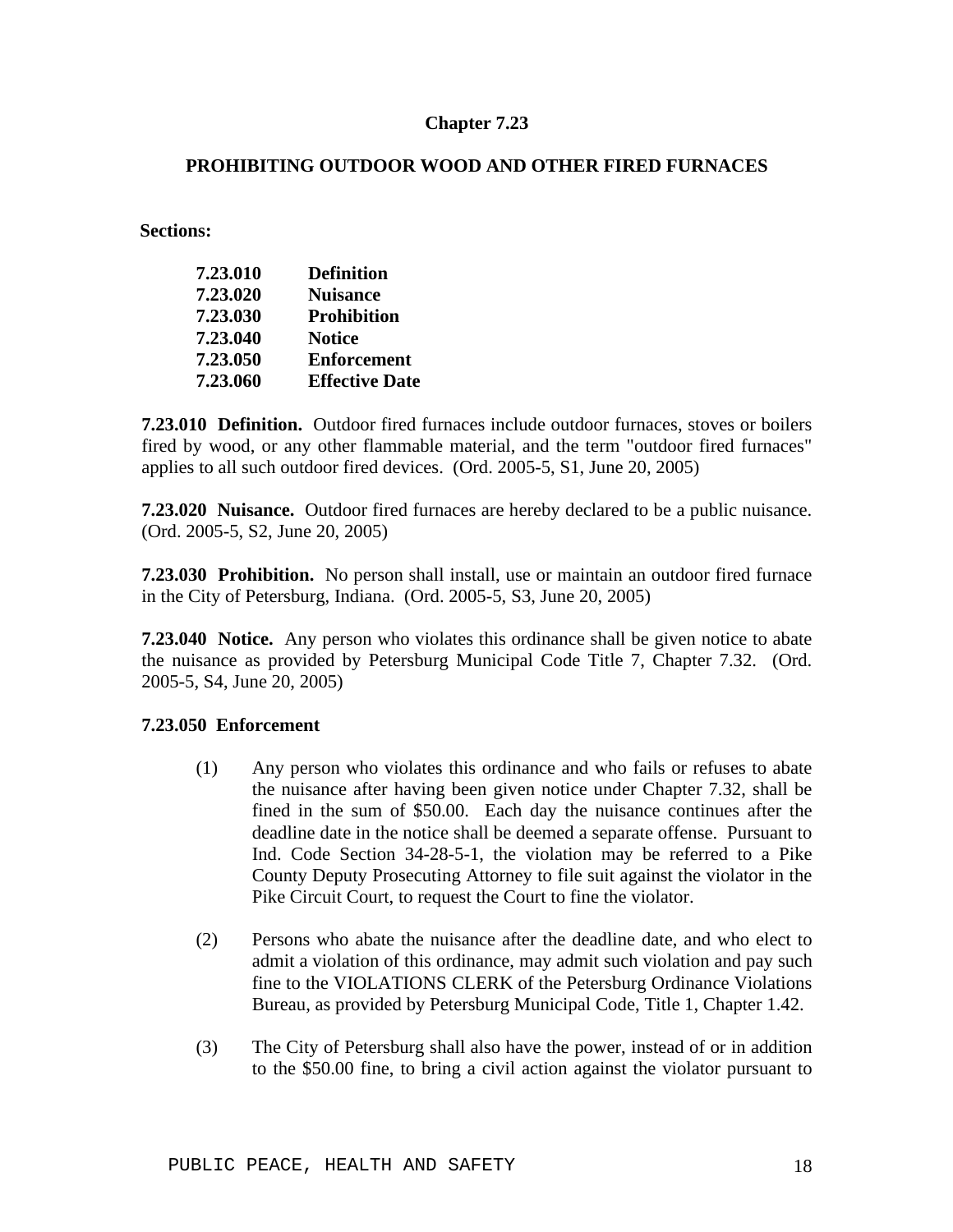Ind. Code Section 36-1-6-4, and request the Pike Circuit Court to order the violator to abate the nuisance. (Ord. 2005-5, S5, June 20, 2005)

**7.23.060 Effective Date.** This ordinance shall become effective upon its publication as provided by law. (Ord. 2005-5, S6, June 20, 2005)

PUBLIC PEACE, HEALTH AND SAFETY 19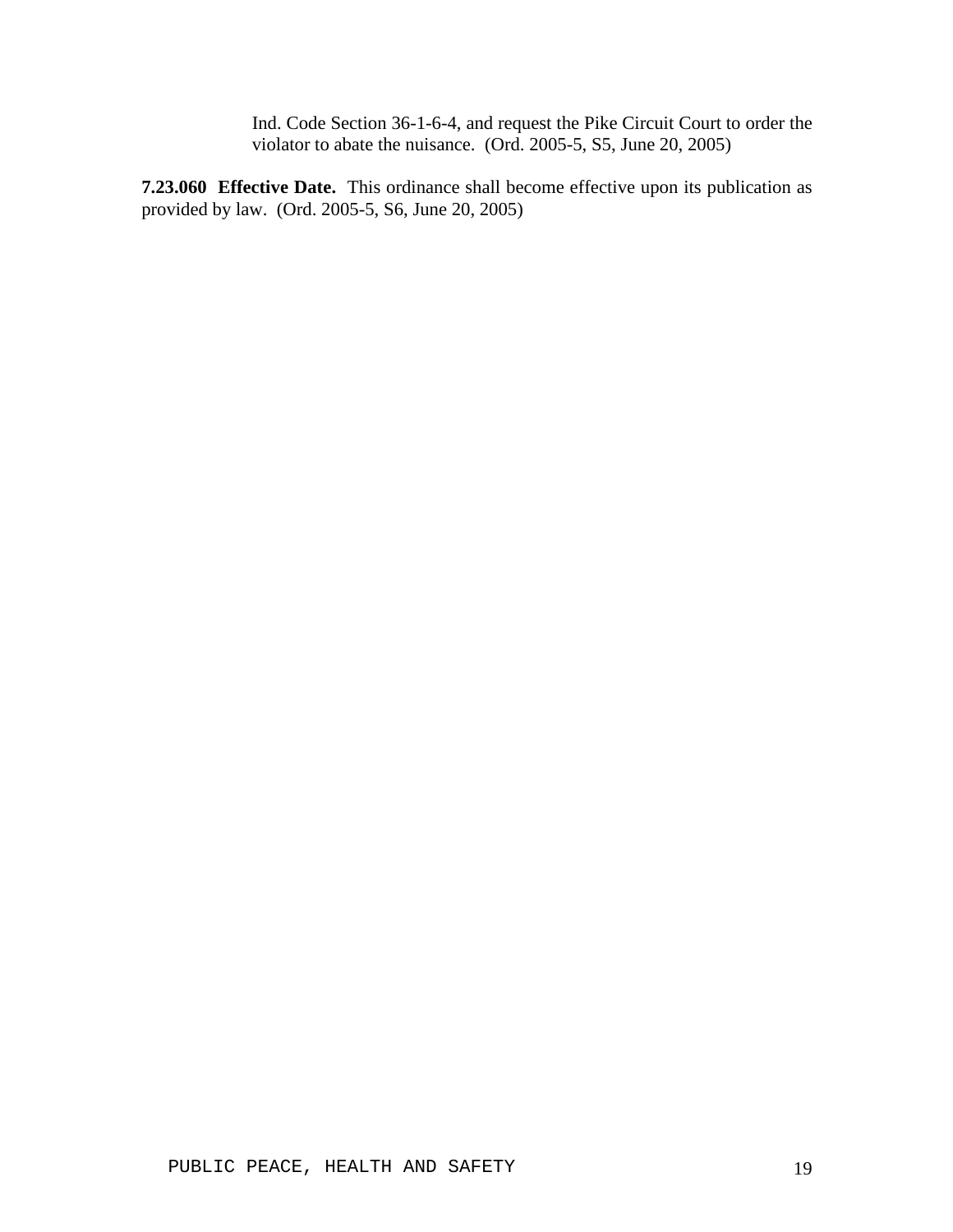## **BANNING SMOKING IN OR AROUND CITY PROPERTY**

**Sections:**

| 7.25.010 | <b>No Smoking in Public Places</b>                         |
|----------|------------------------------------------------------------|
| 7.25.020 | <b>No Smoking Near Public Places</b>                       |
| 7.25.030 | <b>Notification to Employees and Prospective Employees</b> |
| 7.25.040 | <b>Notification to All Others</b>                          |
| 7.25.050 | <b>Enforcement</b>                                         |
| 7.25.060 | <b>Effective</b>                                           |

**7.25.010 No Smoking in Public Places.** Smoking is prohibited in any city owned building, as all City buildings are either;

- (1) A public place, and/or
- (2) A place of employment

Further, smoking is prohibited in any vehicle owned, leased, or operated by the City if the vehicle is being used for a governmental function. (Ord. 2012-11, S1, June 18, 2012)

**7.25.020 No Smoking Near Public Places.** Smoking is prohibited in the area within eight (8) feet of a public entrance to any City Building as all City buildings are either;

- (1) a public place, and/or
- (2) place of employment

(Ord. 2012-11, S2, June 18, 2012)

**7.25.030 Notification To Employees And Prospective Employees.** The City of Petersburg shall inform each of the City's employees and prospective employees of the smoking prohibition applying to the City buildings and their place of employment. Further, the City shall remove ashtrays or other smoking paraphernalia from areas of the City Buildings where smoking is prohibited. (Ord. 2012-11, S3, June 18, 2012)

**7.25.040 Notification To All Others.** The City of Petersburg shall post conspicuous signs at each public entrance to any City Building that reads "State Law Prohibits Smoking Within 8 Feet of this Entrance" or other similar language. Further, "No Smoking" signs shall be conspicuously placed inside every City owned. (Ord. 2012-11, S4, June 18, 2012)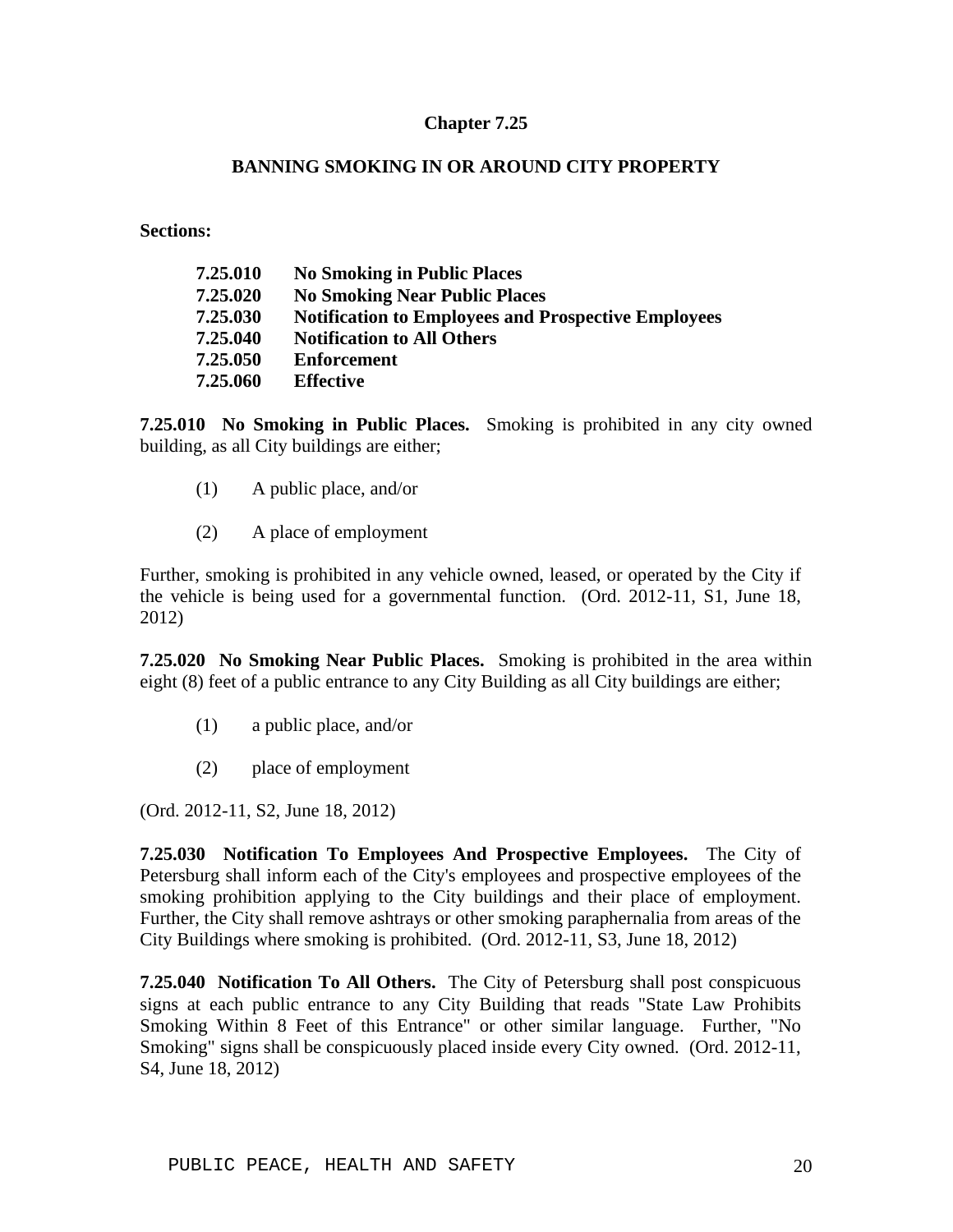**7.25.050 Enforcement.** The Police Department of the City of Petersburg, and any other law enforcement officer, and/or any other entity so empowered by said State law, may enforce this Ordinance by the issuance of Citations or other remedies, as therein provided. (Ord. 2012-11, S5, June 18, 2012)

**7.25.060 Effective.** This Ordinance shall be in full force and effect from and after its publication as provided by law. (Ord. 2012-11, S6, June 18, 2012)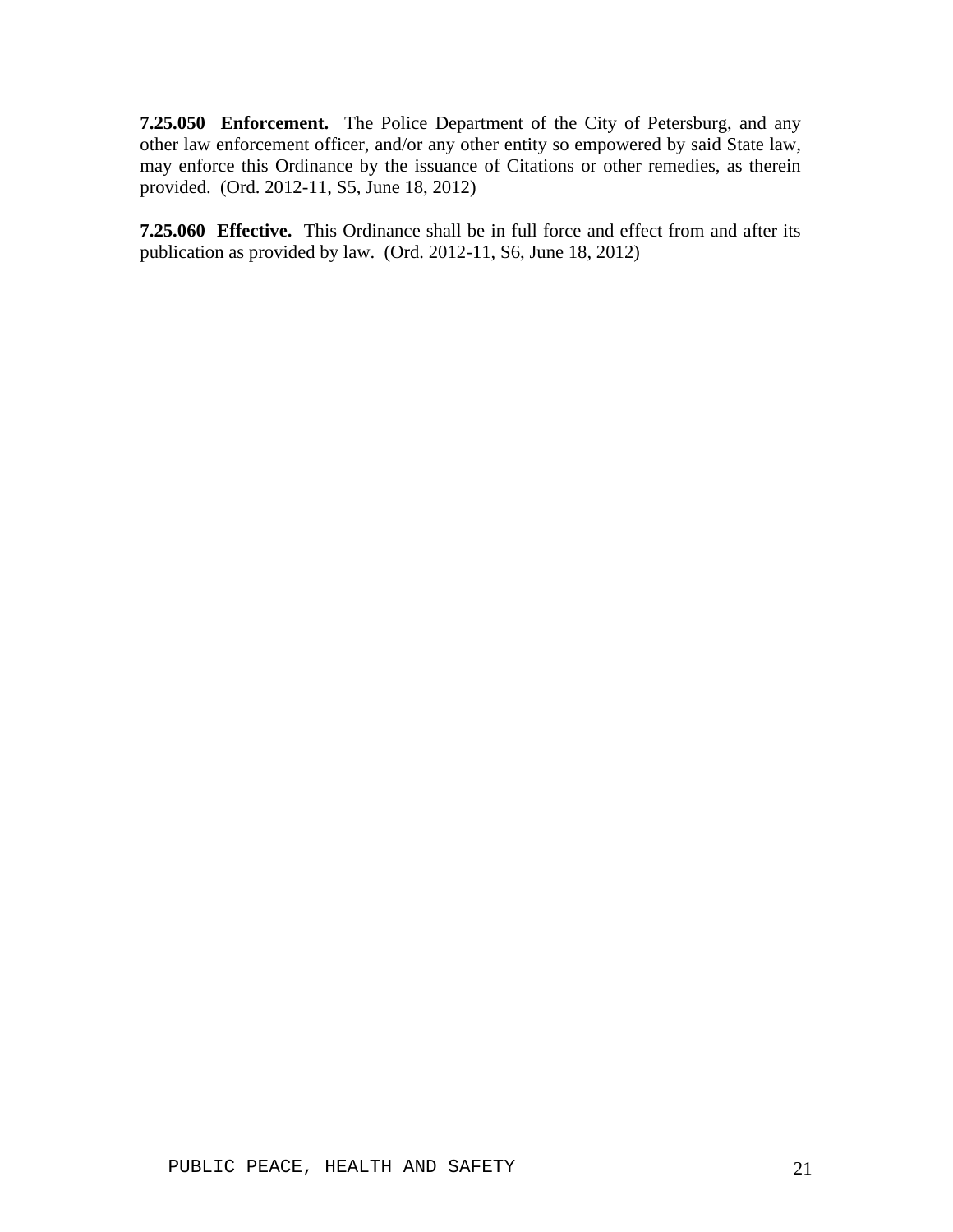## **STANDING / STAGNANT WATER**

**Sections:**

| 7.27.010 | <b>Condition prohibited</b> |
|----------|-----------------------------|
| 7.27.020 | <b>Enforcement</b>          |
| 7.27.030 | <b>Effective date</b>       |

**7.27.010 Condition prohibited.** The accumulation of stagnant water on private property, in which mosquitoes, flies, or other insects can multiply. (Ord. 2006-3, S1, June 5, 2006)

**7.27.020 Enforcement.** The City of Petersburg shall have the power to abate the above described nuisance under I. C. 36-1-6-2, by notifying all persons who have a substantial interest in the property, and giving them a reasonable opportunity to abate the nuisance; and if they do not do so, the City shall have the power to enter upon the offending property, to abate the nuisance in a reasonable manner, and to cause the cost of such abatement to be made a lien on the real estate. (Ord. 2006-3, S2, June 5, 2006)

**7.27.030 Effective date.** This ordinance shall become effective upon its passage by the Petersburg City Council, as provided by law. (Ord. 2006-3, S3, June 5, 2006)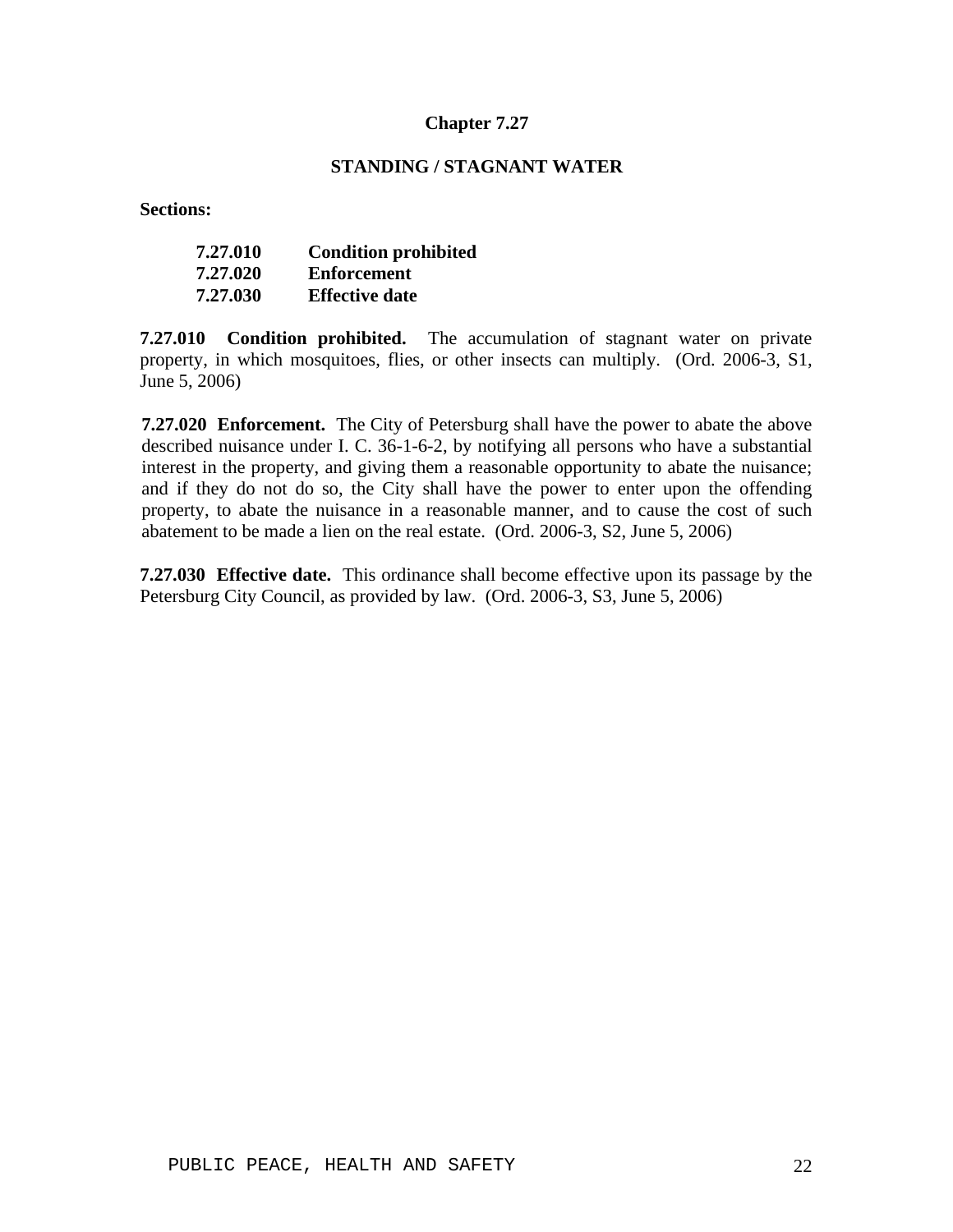### **NUISANCES CREATED BY OTHERS**

**Sections:**

## **7.30.010 Liable Parties**

**7.30.010 Liable Parties.** For the purposes of Ordinance 1997-6, the owner or operator of the affected property shall be liable for the conduct or conditions created or contributed to by its agents, representatives, licensees, invitees, guests or other public who enter upon the property. (Ord. 1997-6, Chapter X, S1, Oct. 20, 1997)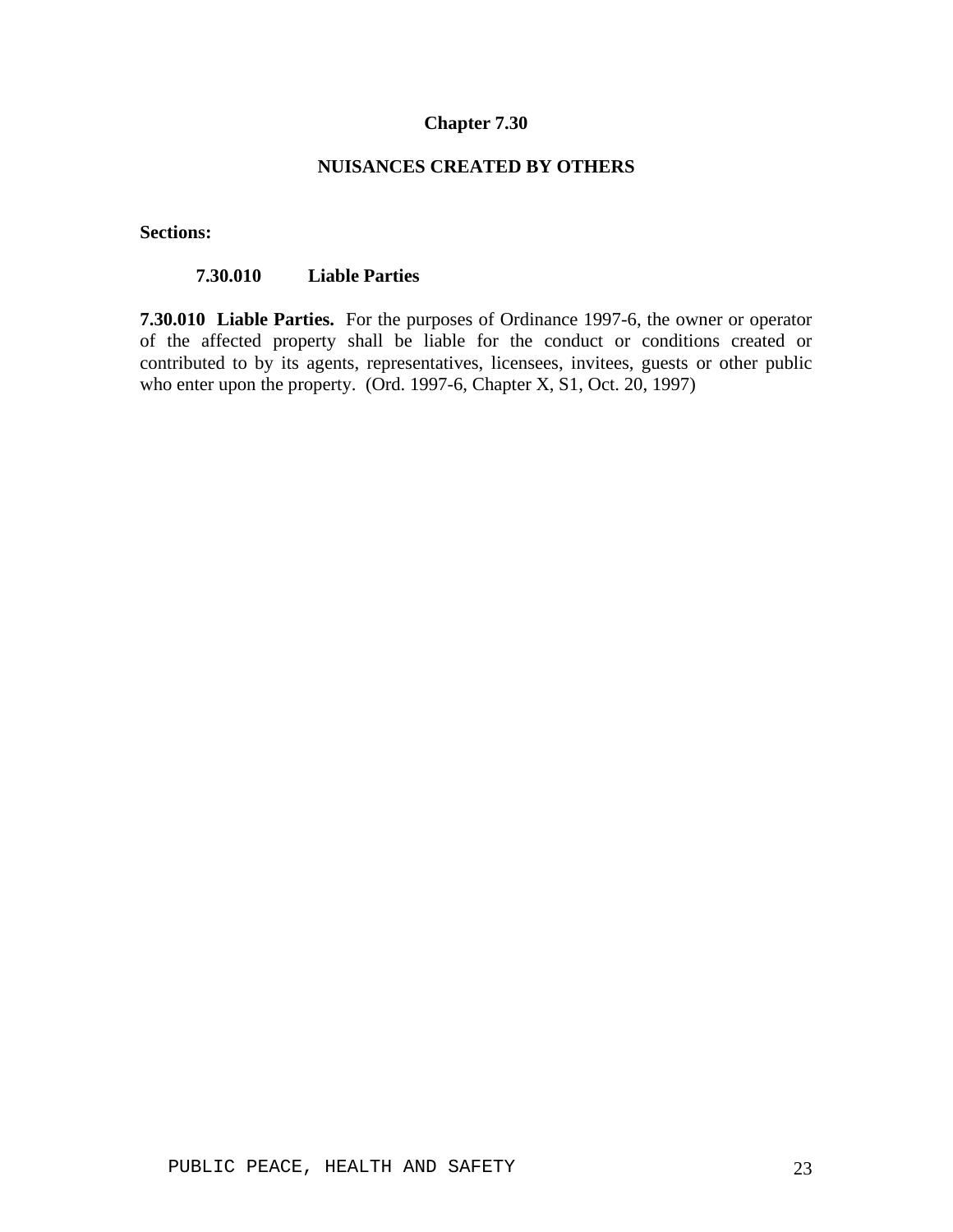## **INSPECTION OF PREMISES TO EXAMINE NUISANCE**

#### **Sections:**

#### **7.31.010 Reporting Violations**

**7.31.010 Reporting Violations.** For the purpose of carrying out the provisions of this Ordinance, it is hereby made the duty of all officers and employees of the City of Petersburg, to report the existence of nuisances to the Petersburg City Council, or the Petersburg Police Department and for this purpose, the Petersburg Police Department, or other employees designated by the City Council, shall be permitted, upon 5 days notice given to the person in possession of the real estate, to enter into or upon any building, lot, grounds or premises, within the limits of the City, to ascertain and discover any such nuisances and make examination thereof. (Ord. 1997-6, Chapter XI, S1, Oct. 20, 1997)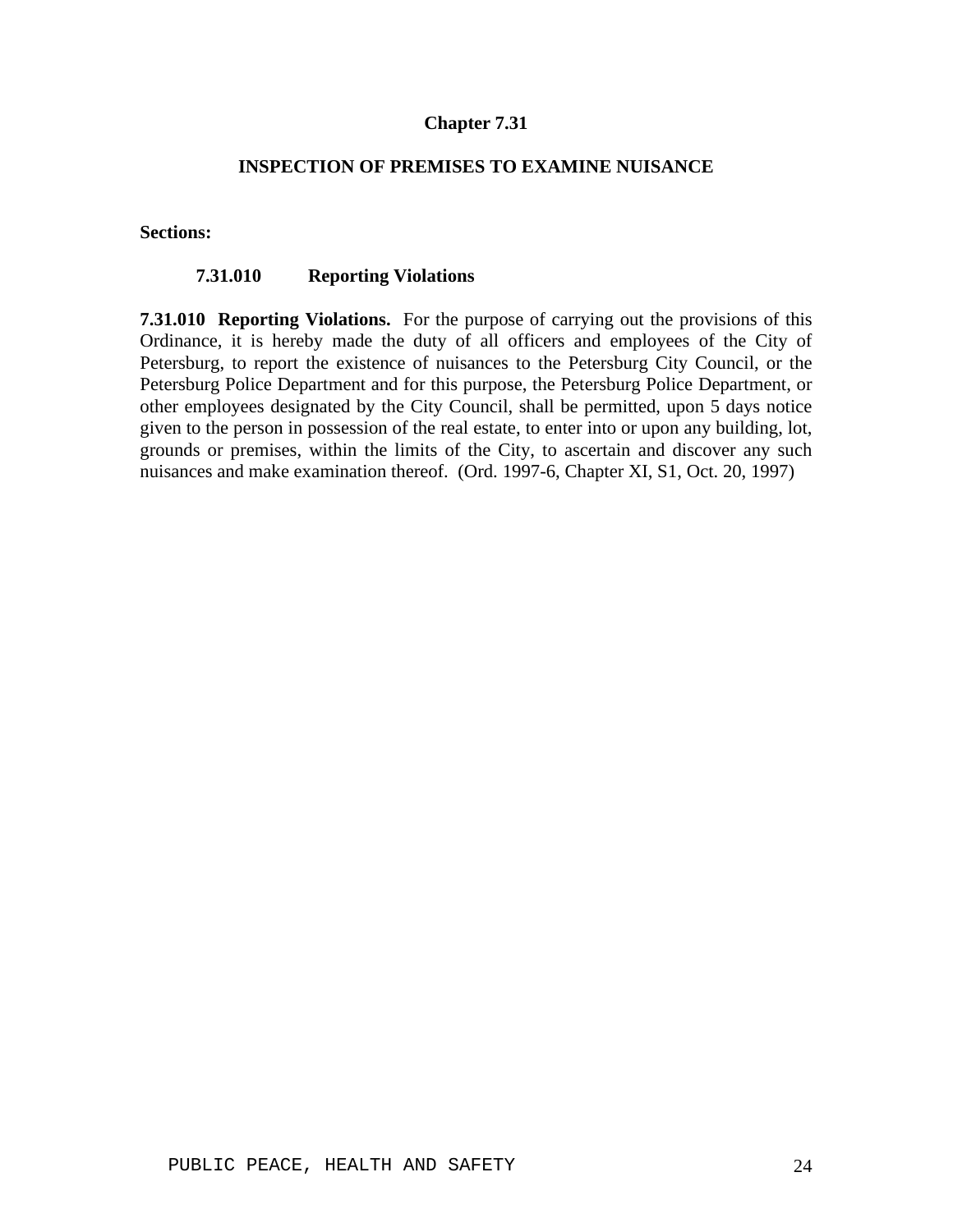### **ABATEMENT OF NUISANCES**

**Sections:**

| 7.32.010 | <b>Notice</b>                      |
|----------|------------------------------------|
| 7.32.020 | <b>Refusal or Neglect to Abate</b> |
| 7.32.030 | <b>Manager of Notification</b>     |
| 7.32.040 | <b>Enforcement Fees</b>            |

**7.32.010 Notice.** Except as hereinafter provided, in any case where any nuisance may be found to exist, the Petersburg Police Department or Petersburg Code Enforcement Officer shall cause notice to be served upon the owner or occupant of the premises where such nuisance exists, or upon any other person so causing such nuisance, with said notice to request that person to abate such nuisance by the date specified in the notice; PROVIDED, HOWEVER, if, in the opinion of the Petersburg Police Officer or Petersburg Code Enforcement Officer, the nuisance is one which needs to be abated immediately, or as promptly as can reasonably be accomplished, because of danger to property or public health, safety, and welfare of the citizens of Petersburg, then in that event, no notice period is required to be given to the violator, and the Petersburg Police Officer or Petersburg Code Enforcement Officer may require the ordinance violator to abate the nuisance without undue delay.

In determining the specified date for abatement in the notice, where notice is to be given, the Petersburg Police Officer or Petersburg Code Enforcement Officer shall consult with the Chief of Police of the City of Petersburg, and the two shall take into consideration the degree of threat to public health, safety and welfare, and the means required to abate such nuisance, in setting such date. It shall not be necessary for the Petersburg Police Department or Petersburg Code Enforcement Officer to designate in said notice the manner in which any nuisance shall be abated, unless the Chief of Police of the City of Petersburg deems it advisable to do so. (Ord. 2017-2, Jan. 17, 2017) (Ord. 2005-7, S1, July 5, 2005) (Ord. 1997-6, Chapter XII, S1, Oct. 20, 1997)

**7.32.020 Refusal or Neglect to Abate.** If the owner, occupant, or other person who is a violator, promptly abates the nuisance in cases where no notice period is required; or, if the nuisance is abated in the time designated where notice is given, then the City shall not seek further penalty for that specific incident of violation. If the owner, occupant, or other person does not promptly abate the nuisance as required by the Petersburg Police Officer or Petersburg Code Enforcement Officer, in cases where no notice period is required; or if the owner, occupant, or other person served with a notice to abate the nuisance shall refuse or neglect to abate such nuisance within the time designated in said notice, the City may proceed to enforce this ordinance as provided by Indiana statute and the applicable enforcement Section for that violation. (Ord. 2017-2, Jan. 17, 2017) (Ord. 2005-7, S2, July 5, 2005) (Ord. 1997-6, Chapter XII, S2, Oct. 20, 1997)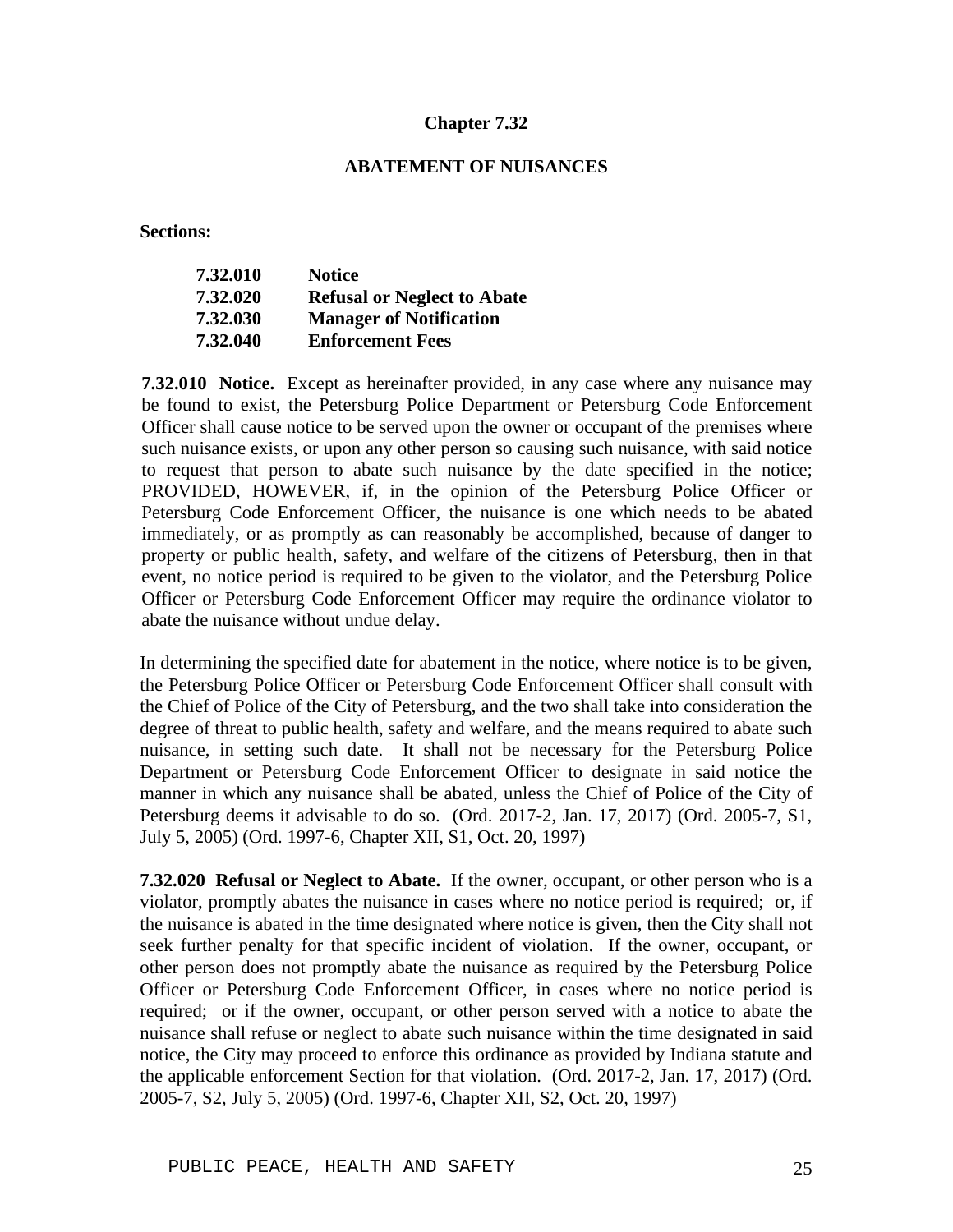**7.32.030 Manner of Notification.** This requirement for service of notice under the provisions of Section 7.32.010 of this Chapter 7.32, shall be complied with by first attempting personal service of a written notice by the Petersburg Police Department or Petersburg Code Enforcement Officer on the owner, occupant or other person suspected of causing the nuisance; and if personal service cannot be accomplished, then by mailing such notice by registered or certified mail to the last known address of the person sought to be notified or the address of the property where the nuisance exists. (Ord. 2017-2, Jan. 17, 2017) (Ord. 1997-6, Chapter XII, S3, Oct. 20, 1997)

**7.32.040 Enforcement Fees.** The City of Petersburg shall have the power to abate the nuisances described in Chapter 7.32 and Chapter 14.24, under Indiana Code by notifying all persons who have a substantial interest in the property and giving them a reasonable opportunity to abate the nuisance or condition; and if they do not do so, the City shall have the power to enter upon the offending property, and abate the nuisance or violation and cause the cost of such abatement to be made a lien on the real estate for weeds, and added to the tax on real estate for unsafe buildings. The following is a schedule of abatement costs:

- (1) Administrative Fee: Billed for all violations \$45.00.
- (2) Man hours: Billed at actual hours straight time rate or overtime rate plus administrative fee.

| Chain Saw                      | \$ | 10.00/HR  |
|--------------------------------|----|-----------|
| Vacuum/Pressure Washer Trailer | \$ | 100.00/HR |
| <b>Fire Truck</b>              | S. | 150.00/HR |
| Push Mower                     | \$ | 15.00/HR  |
| <b>Riding Mower</b>            | \$ | 25.00/HR  |
| Trimmer/Weed Eater             | \$ | 10.00/HR  |
| <b>Bush Hog Mower</b>          | \$ | 50.00/HR  |
| <b>Back Hoe</b>                | S. | 200.00/HR |
| Truck (Pick Up)                | \$ | 45.00/HR  |
| Truck (1 Ton Dump)             | \$ | 60.00/HR  |
| Truck (Service)                | \$ | 55.00/HR  |
| <b>Flat Trailer</b>            | \$ | 25.00/HR  |
| <b>Street Sweeper</b>          | \$ | 100.00/HR |
| Portable Pump                  | \$ | 20.00/HR  |

(3) Equipment Rates: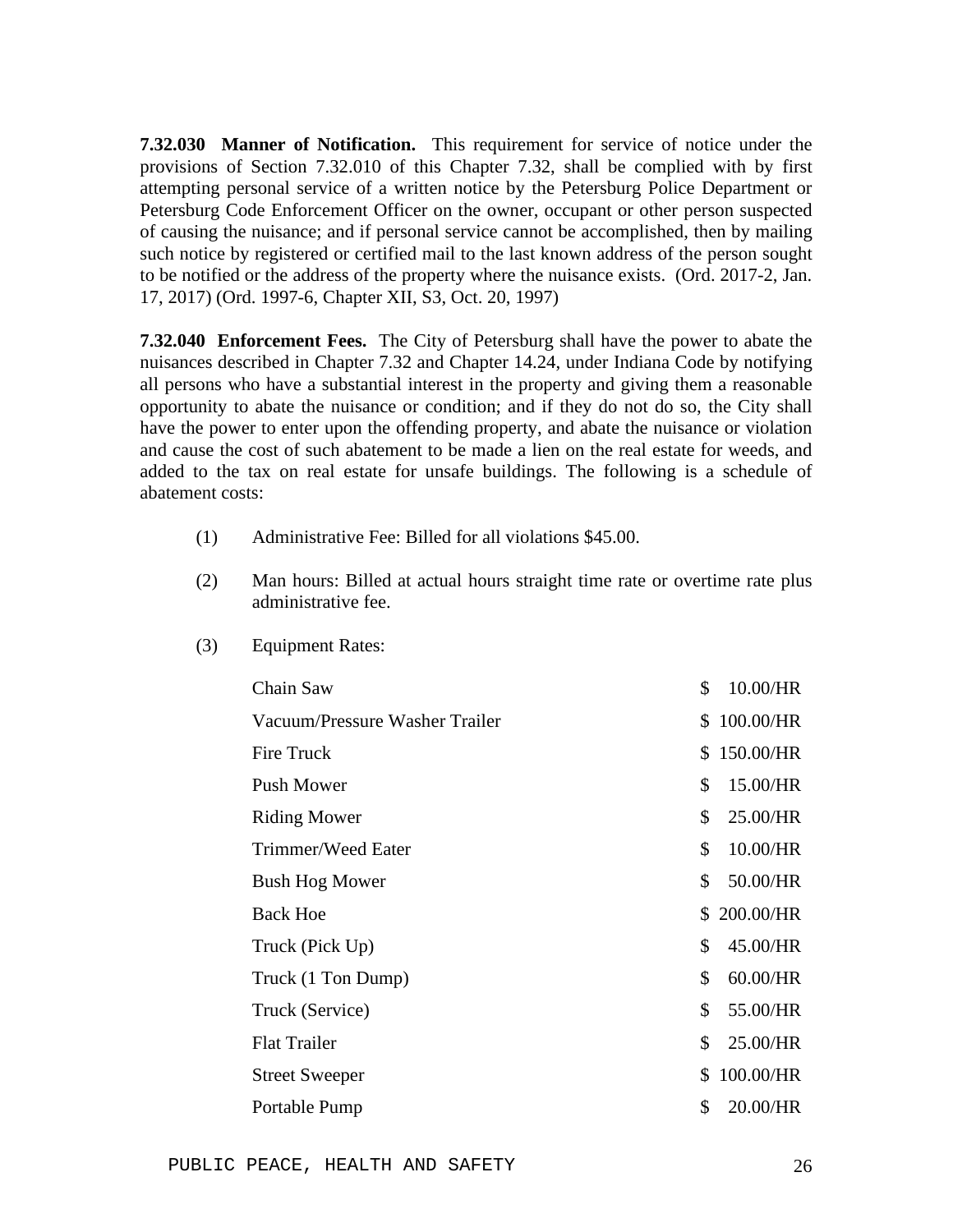| Portable Generator (Small)         | \$25.00/HR  |
|------------------------------------|-------------|
| Portable Generator (Large Trailer) | \$100.00/HR |
| Sewer Jetter Trailer               | \$100.00/HR |
| Mini Excavator                     | \$175.00/HR |

- (4) Any rented or leased equipment and or contracted service will be at actual rate  $+10%$
- (5) City equipment broken or damaged through normal use during the abatement will be billed at actual replacement cost of the equipment.
- (6) If after proper notice the city enters your property and makes any repairs, removes trash, mows vegetation, or abates any nuisance described or noted your violation form

#### **\*the minimum fee for the alleviation costs is \$150.00\***

All provisions of the City Code not in conflict herewith, shall remain in full force and effect. (Ord. 2020-3, Mar. 2, 2020)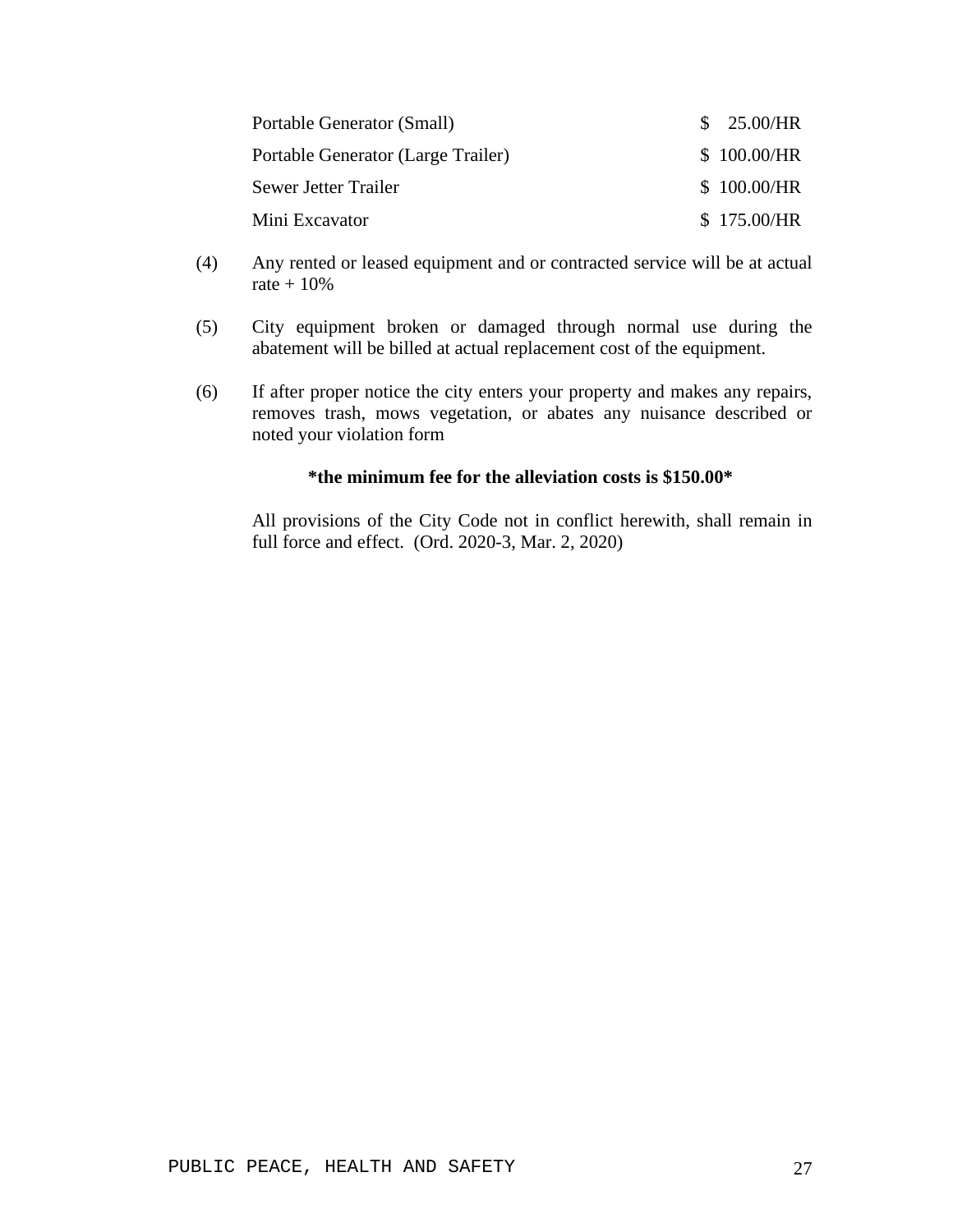## **ORDINANCE VIOLATIONS BUREAU / PAYMENT OF FINES**

#### **Sections:**

#### **7.34.010 Payment of Fines**

**7.34.010 Payment of Fines.** Persons who elect to admit a violation or violations of Ordinance 1997-6, the penalty for which is a fine, as provided by the applicable enforcement Section for that violation, may admit such violation and pay such fine to the Violations Clerk of the Petersburg Ordinance Violations Bureau, as provided by Petersburg Ordinance No. 1989-2, found in Chapter 1.42. (Ord. 1997-6, Chapter XIII, S1, Oct. 20, 1997) (Ord. 1989-2, June 3, 1989)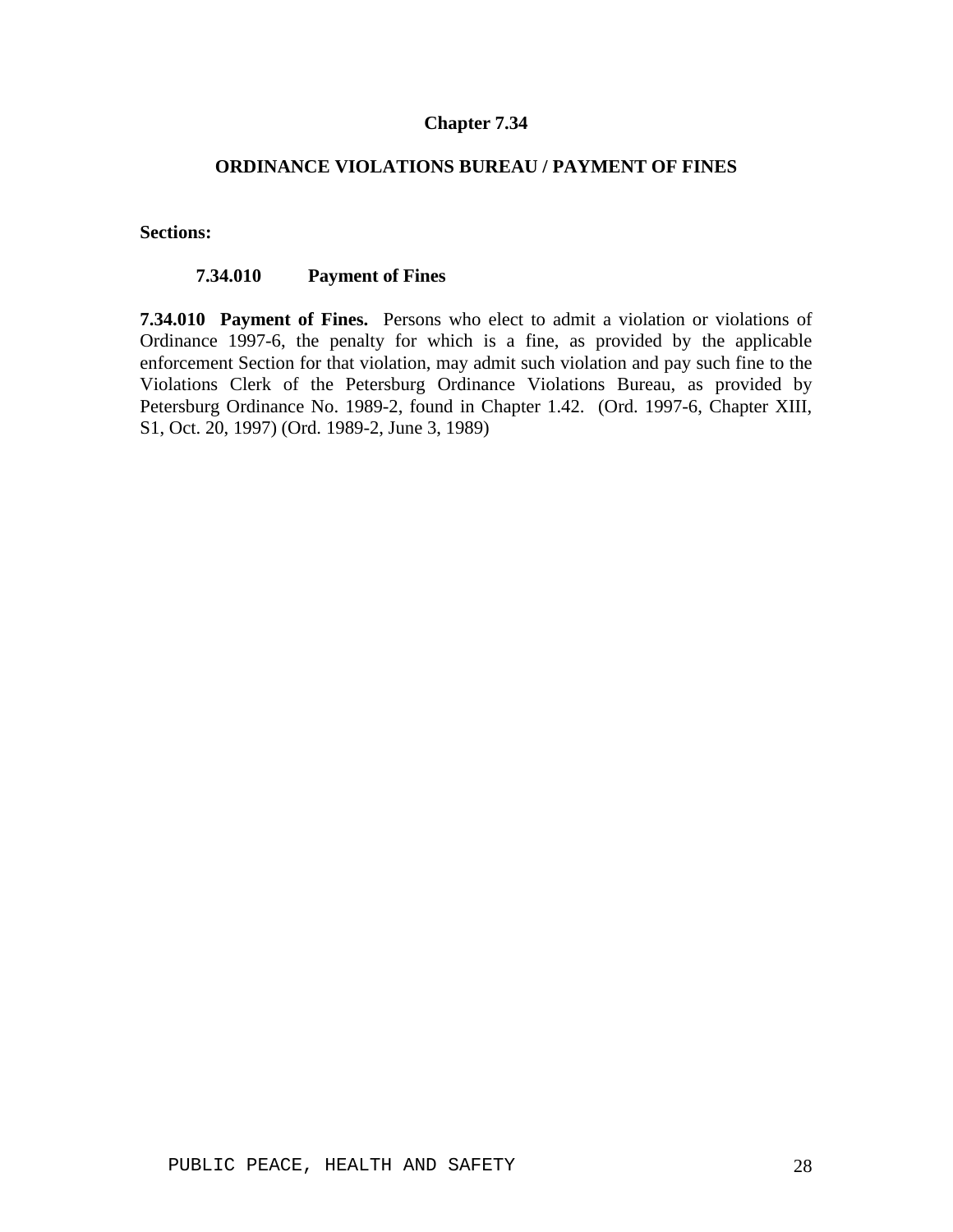## **CURFEW HOURS FOR MINORS**

**Sections:**

| 7.50.010 | <b>Curfew Hours for Children Sixteen and Seventeen Years of</b>  |
|----------|------------------------------------------------------------------|
|          | Age                                                              |
| 7.50.020 | <b>Curfew Hours for Children Younger than Sixteen Years of</b>   |
|          | Age                                                              |
| 7.50.030 | <b>Application</b>                                               |
| 7.50.040 | <b>Enforcement</b>                                               |
| 7.50.050 | <b>Curfew</b> ; Responsibility of Parent, Guardian or Custodian; |
|          | <b>Enforcement</b>                                               |
| 7.50.060 | <b>Saving Clause</b>                                             |

**7.50.010 Curfew Hours for Children Sixteen and Seventeen Years of Age.** It is unlawful for a child sixteen (16) or seventeen (17) years of age to be in a public place in the City at any time during the following curfew hours:

- (1) Between one o'clock (1:00) AM and five o'clock (5:00) AM on Saturday or Sunday.
- (2) After eleven o'clock (11:00) PM on Sunday, Monday, Tuesday, Wednesday or Thursday; or
- (3) Before five o'clock (5:00) AM on Monday, Tuesday, Wednesday, Thursday or Friday. (Ord. 2000-9, S1, Dec. 18, 2000) (Ord. Oct. 1, 1896)

**7.50.020 Curfew Hours for Children Younger than Sixteen Years of Age.** It is unlawful for a child younger than sixteen (16) years of age to be in a public place in the City after eleven o'clock (11:00) PM or before five o'clock (5:00) AM on any day. (Ord. 2000-9, S2, Dec, 18, 2000)

**7.50.030 Application.** Sections 7.50.020 and 7.50.030 of this Ordinance do not apply to a child who is:

- (1) Accompanied by the child's parent, guardian or custodian;
- (2) Accompanied by an adult specified by the child's parent, guardian, or custodian, or,
- (3) With the consent of the child's parent, guardian, or custodian, either participating in, going to, or returning from: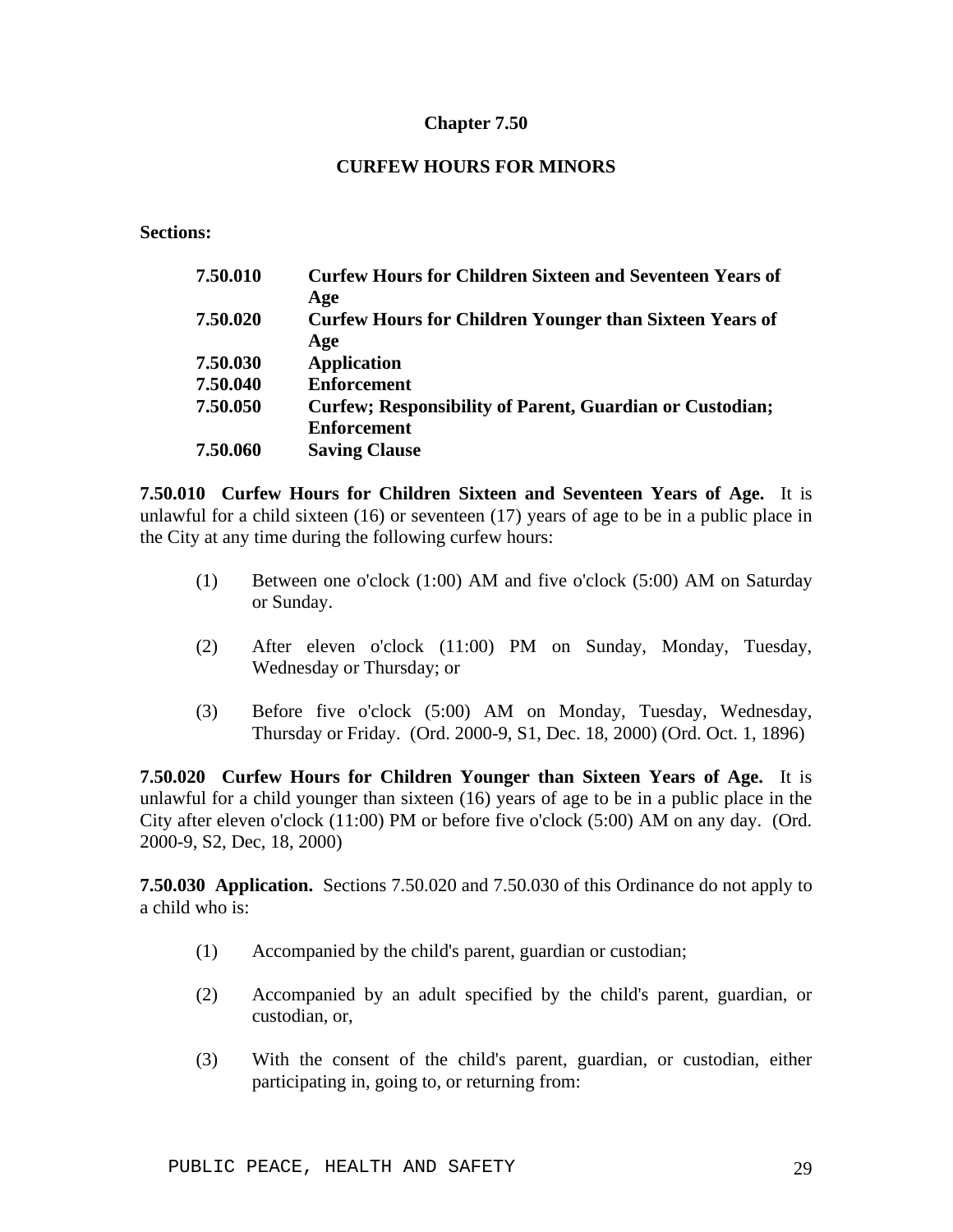- (a) lawful employment;
- (b) a school-sanctioned activity; or,
- (c) an expressive, religious, or associational activity protected by either federal or state law, including but not limited to, the free exercise of religion, freedom of speech, and the right of assembly. (Ord. 2000-9, S3, Dec. 18, 2000)

**7.50.040 Enforcement.** A child who commits a curfew violation under this Ordinance is subject to the enforcement procedures provided in IC 34-28-5-1. Whenever a complaint is filed against a child for a violation of this Ordinance, the City shall direct a copy of the complaint to the child's parent, guardian, or custodian, if such person is known or can be identified by a reasonable inquiry. (Ord. 2000-9, S4, Dec. 18, 2000)

**7.50.050 Curfew; Responsibility of Parent, Guardian or Custodian; Enforcement.**  It is unlawful for a parent, guardian or custodian of a child under the age of eighteen (18) years, to knowingly allow that minor child to commit a curfew violation under this Ordinance. A parent, guardian, or custodian who knowingly allows a curfew violation under this Ordinance is subject to the enforcement procedures provided in IC 34-28-5-1-. (Ord. 2000-9, S5, Dec. 18, 2000)

**7.50.060 Saving Clause.** Should any provision (section, paragraph, sentence, clause, or any other portion) of this Ordinance be declared by a court of competent jurisdiction to be invalid for any reason, the remaining provision or provisions shall not be affected, if and only if, such remaining provisions can, without the invalid provision or provisions, be given the effect intended by the Council in adopting this Ordinance. To this end the provisions of this Ordinance are severable. (Ord. 2000-9, S6, Dec. 18, 2000)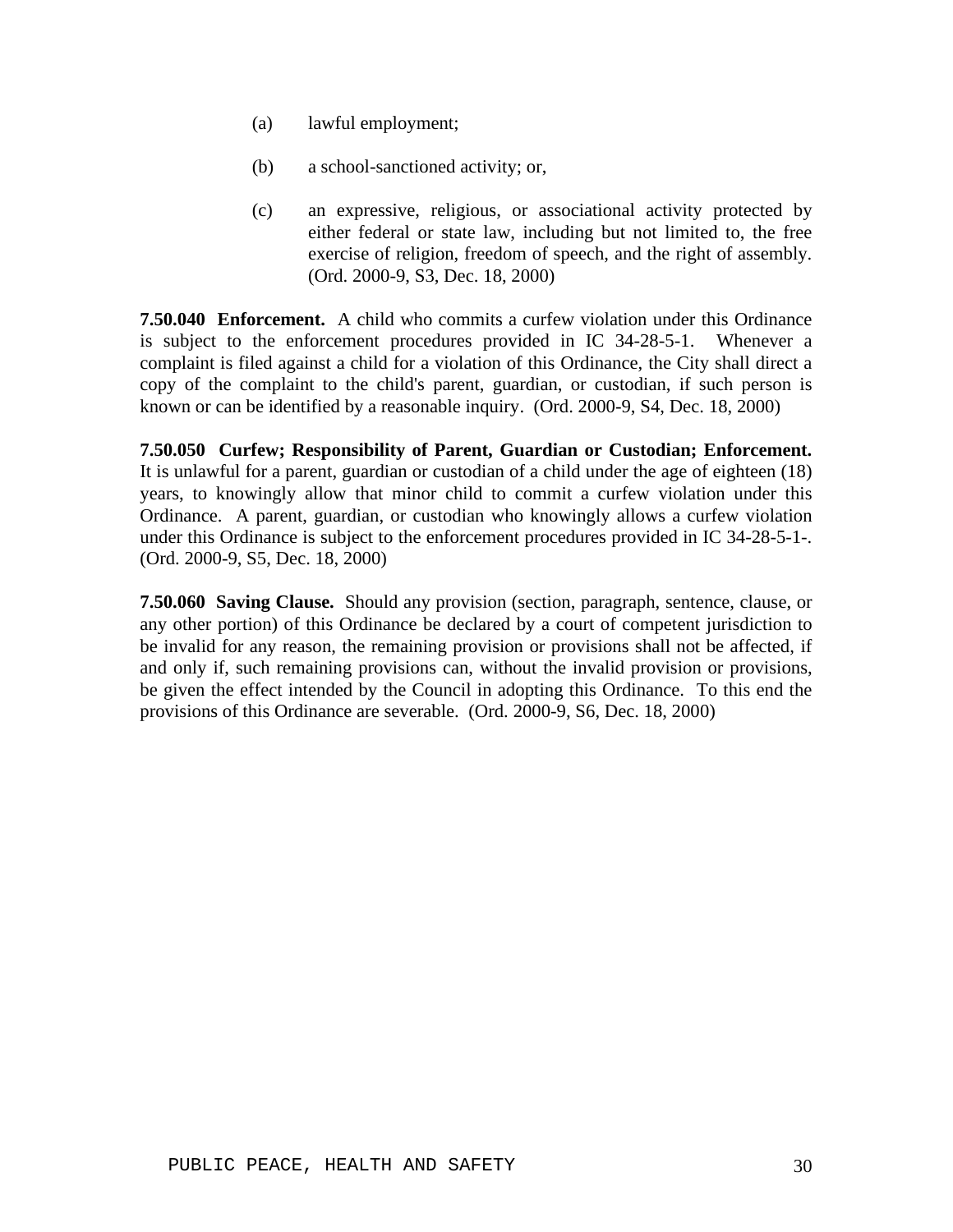## **FIREARMS**

**Sections:**

#### **7.60.010 Discharge**

**7.60.010 Discharge.** It shall be unlawful for any person to use, discharge or shoot with firearms of any kind, or to shoot with air guns, or flobert guns of any kind, within the corporate limits of the City of Petersburg, and any person violating the provisions of this Ordinance shall be fined the sum of one-hundred dollars (\$100.00) for each violation. (Ord. 2008-17, Dec. 15, 2008) (Ord. June 17, 1892)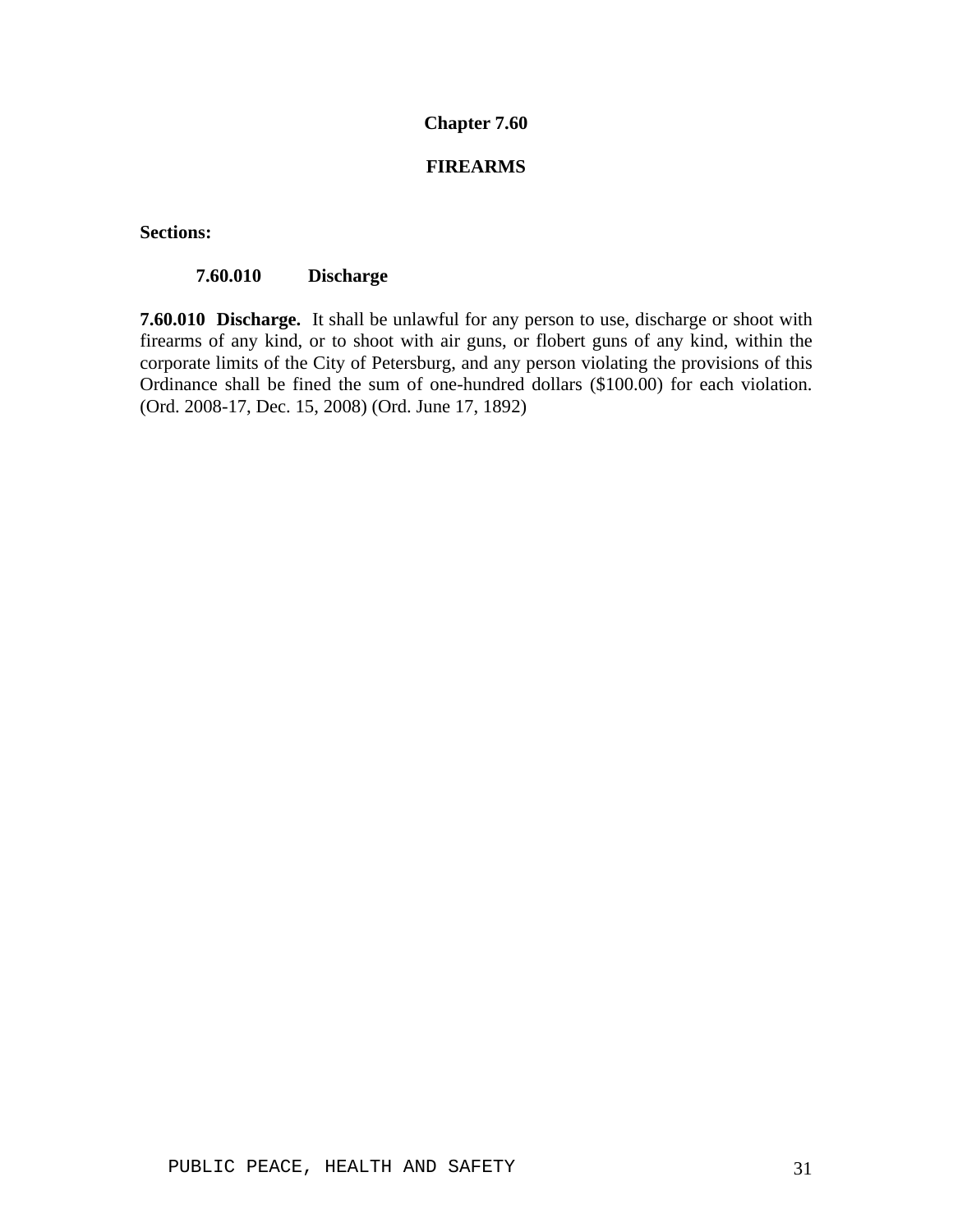### **FIREWORKS**

**Sections:**

| 7.65.010 | <b>Time Parameters</b>        |
|----------|-------------------------------|
| 7.65.020 | <b>Public Display Permits</b> |
| 7.65.030 | <b>Effective Date</b>         |

**7.65.010 Time Parameters.** The time parameters for use and display of consumer Fireworks be established by the following and limited to only the following pursuant to the statute and local ordinance, being:

- (1) between the hours of 5:00 p.m. and two (2) hours after sunset on June 29, June 30, July 1, July 2, July 3, July 5, July 6, July 7, July 8, and July 9;
- (2) between the hours of 10:00 a.m. and 12:00 midnight on July 4; and
- (3) between the hours of 10:00 a.m. on December 31 and 1:00 a.m. on January 1;
- (4) between the hours of 5:00 p.m. and two (2) hours after sunset on the weekends of Memorial Day and Labor Day for the days of Friday, Saturday, Sunday, and Monday of said Holiday Weekends. (Ord. 2020-5, S1, Sept. 8, 2020)

**7.65.020 Public Display Permits.** Public Display Permits sought by Qualified Operators for non-consumer grade fireworks pursuant to I.C. 22-11-14-2, pertaining to displays for associations, groups of individuals and others are preferred to also follow the schedule above, but each such requested permit will be handed on a case by case basis by the Petersburg Fire Territory Chief as set out in the State Statute. (Ord. 2020-5, S2, Sept. 8, 2020)

**7.65.030 Effective Date.** This section shall be in full force and effect from and after its passage. (Ord. 2020-5, S3, Sept. 8, 2020)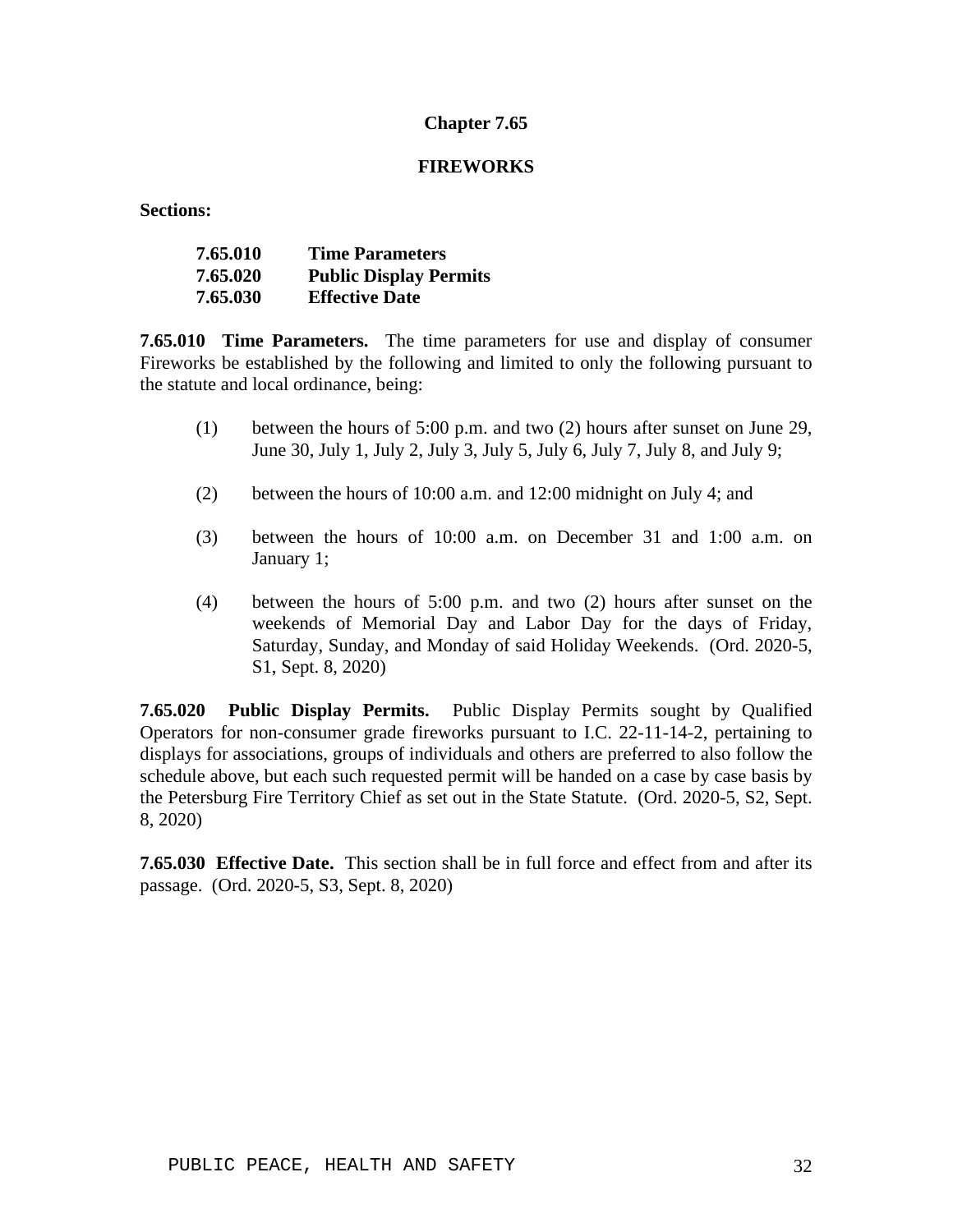## **ROLLER SKATES AND COASTER WAGONS**

#### **Sections:**

### **7.92.010 Upon Sidewalks Prohibited**

**7.92.010 Upon Sidewalks Prohibited.** It shall be unlawful for any person to ride people or use in any manner upon any sidewalk within the corporation limits of said City of Petersburg any bicycle, push cart, coaster wagon, roller skates or any vehicle whether used for exercise, business or pleasure. Any person or persons violating the provisions of this Ordinance shall upon conviction be fined in any sum not exceeding twenty-five dollars together with all costs of prosecution and any person as fined shall be committed to jail until such fine is paid and costs are paid or replevied provided that the provisions of this Ordinance shall not apply to baby buggies. (Ord. Nov. 2, 1911) (Ord. Nov. 29, 1920 {cannot find})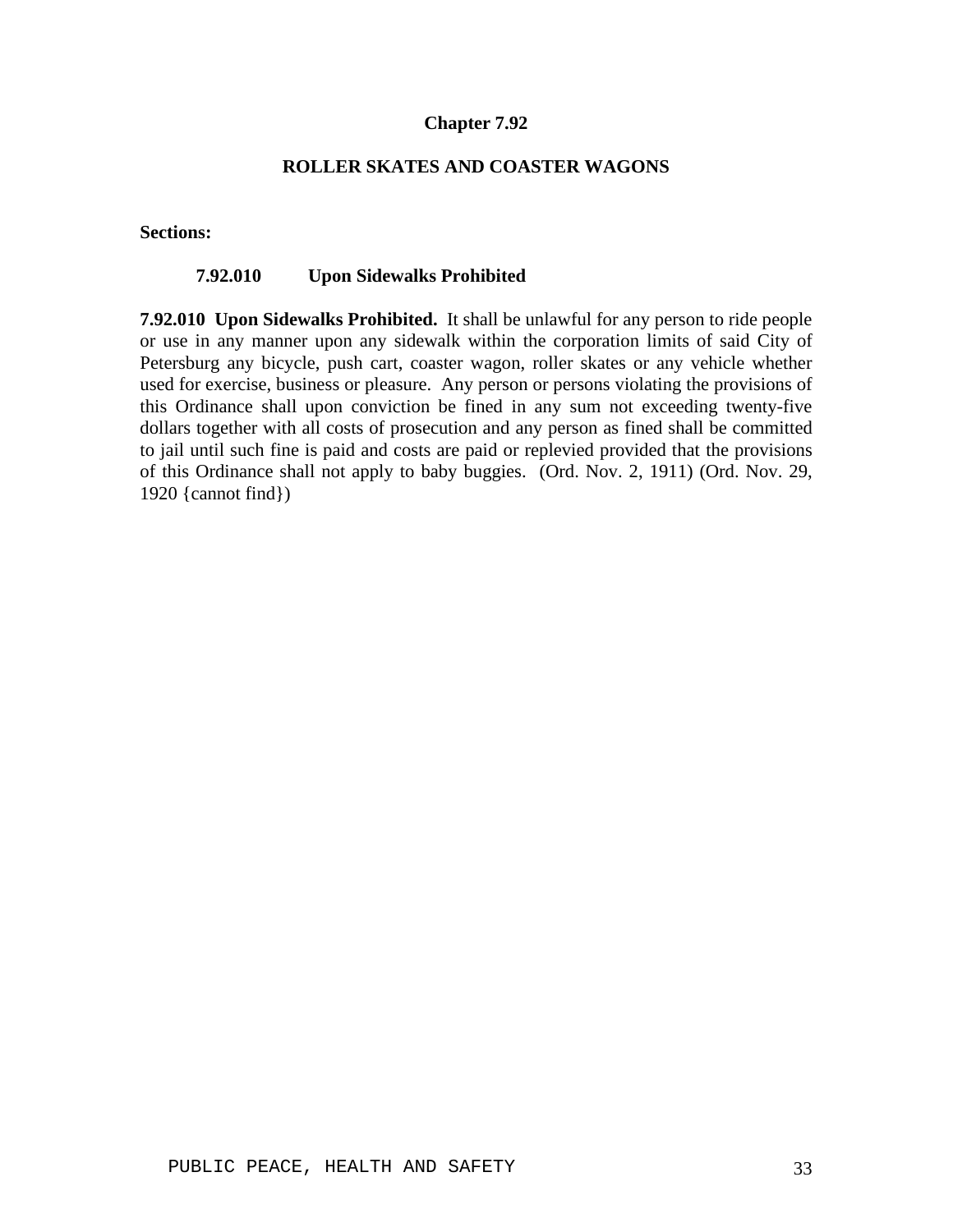## **PIKE COUNTY MULTI-HAZARD MITIGATION PLAN**

**Sections:**

| 7.95.010 | <b>Development of Plan</b>                   |
|----------|----------------------------------------------|
| 7.95.020 | <b>Risk Assessment</b>                       |
| 7.95.030 | <b>Mitigation Strategy</b>                   |
| 7.95.040 | <b>Maintenance or Implementation Process</b> |
| 7.95.050 | <b>Approval</b>                              |
| 7.95.060 | <b>Requirement for Grant Funding</b>         |
| 7.95.070 | <b>Adoption of Plan</b>                      |

**7.95.010 Development of Plan.** The City of Petersburg has participated in the hazard mitigation planning process as established under the Disaster Mitigation Act of 2000.

- (1) The Act establishes a framework for the development of a multijurisdictional County Hazard Mitigation Plan.
- (2) The Act as part of the planning process requires public involvement and local coordination among neighboring local units of government and businesses. (Ord. 2018-5, Sept. 17, 2018)

**7.95.020 Risk Assessment.** The Pike County Plan includes a risk assessment including past hazards, hazards that threaten the County, an estimate of structures at risk, a general description of land uses and development trends. (Ord. 2018-5, Sept. 17, 2018)

**7.95.030 Mitigation Strategy.** The Pike County Plan includes a mitigation strategy including goals and objectives and an action plan identifying specific mitigation projects and costs. (Ord. 2018-5, Sept. 17, 2018)

**7.95.040 Maintenance or Implementation Process.** The Pike County Plan includes a maintenance or implementation process including plan updates, integration of the plan into other planning documents and how Pike County will maintain public participation and coordination. (Ord. 2018-5, Sept. 17, 2018)

**7.95.050 Approval.** The Pan has been shared with the Indiana Department of Homeland Security and the Federal Emergency Management Agency for review and comment. (Ord. 2018-5, Sept. 17, 2018)

**7.95.060 Requirement for Grant Funding.** The Pike County All-Hazard Mitigation Plan will make the county and participating jurisdictions eligible to receive FEMA hazard mitigation assistance grants. (Ord. 2018-5, Sept. 17, 2018)